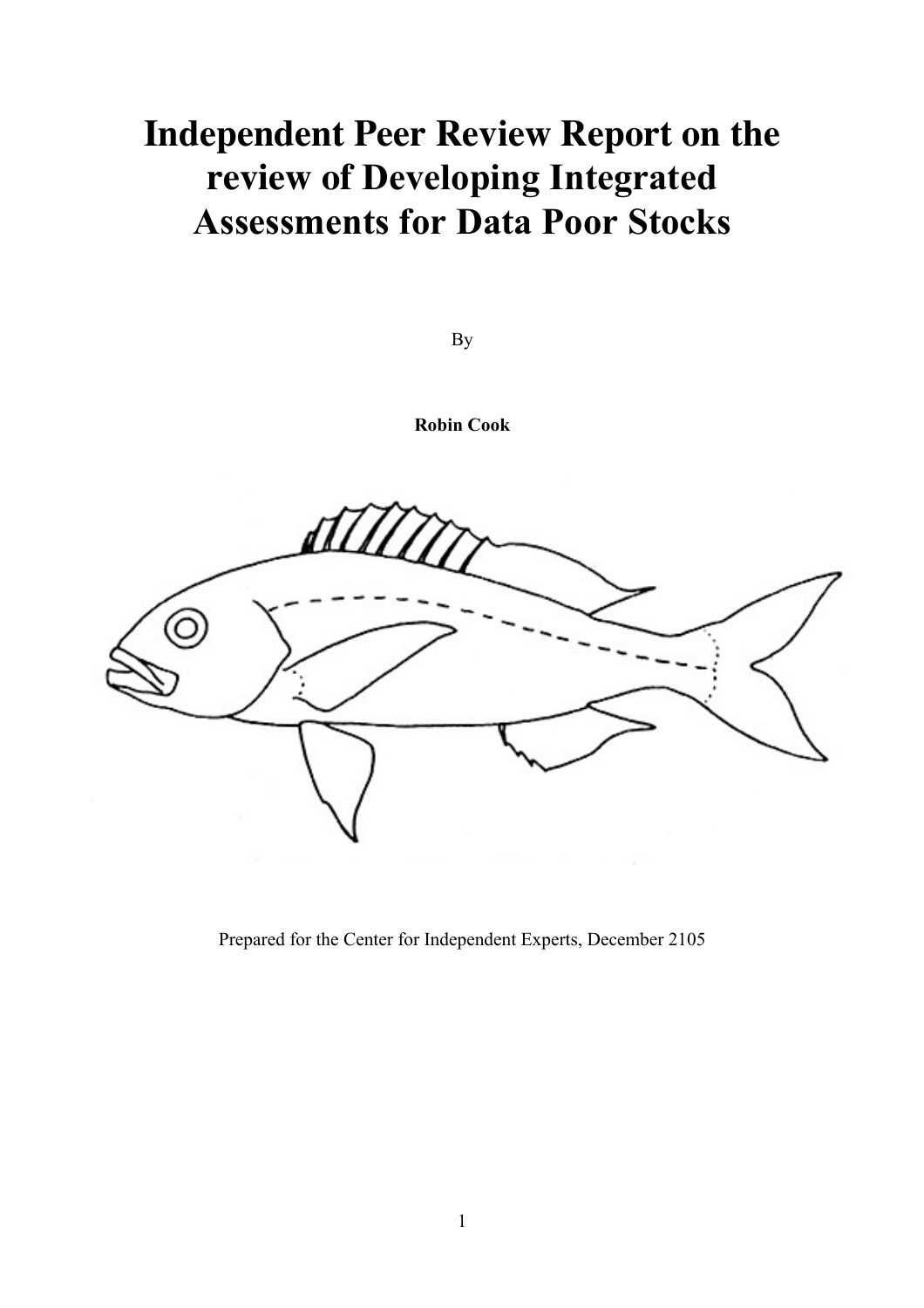# **Contents**

| ToR 3. Comment on the scientific soundness of the estimated population benchmarks and     |  |
|-------------------------------------------------------------------------------------------|--|
| ToR 4. Determine whether the results (such as MSY proxies, stock status) in their current |  |
|                                                                                           |  |
|                                                                                           |  |
|                                                                                           |  |
|                                                                                           |  |
|                                                                                           |  |
|                                                                                           |  |
|                                                                                           |  |
|                                                                                           |  |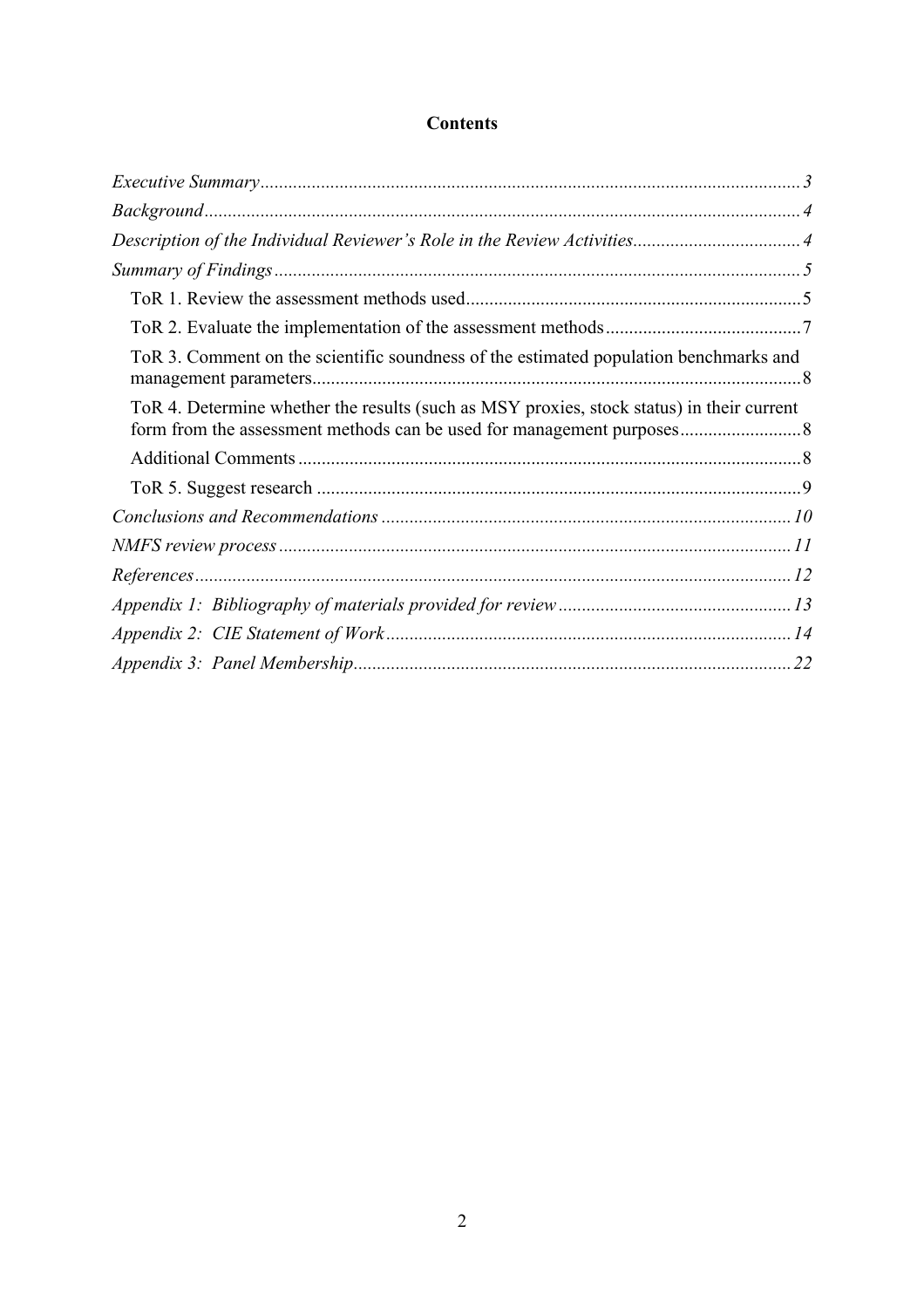# **Executive Summary**

- i. A review of the new catch-MSY model was conducted at the Western Pacific Regional Fishery Management Council from 13-16 October 2015. Review materials included a description of a new age based model that utilizes biomass and length data, and a preliminary R package to implement the model. The review was conducted in a positive manner with excellent co-operation from all contributors during the meeting. Preliminary results of the review were presented on the last day of the meeting.
- ii. At the current stage of development, it is premature to assess whether the model is reliable and adequate for management purposes, but the theoretical basis is sound and in principle the approach is appropriate for the species and fisheries concerned. A significant advantage of the proposed model is that it can potentially make use of a wider range of data than the biomass and aggregate catch data alone.
- iii. The move from a purely biomass-based population dynamics model to an age based model introduces greater realism but with added complexity. A key issue, therefore, is whether the advantages of increased realism outweigh the uncertainty associated with additional model parameters, and this as well as other key model assumptions needs to be tested with a clearly designed plan using both simulated and real data.
- iv. In its present form the model treats the observed catch as exact. Even where catch data are precise they are likely to reflect process error which will be translated directly into errors in the model estimates of fishing mortality. The problem may be less severe in determining plausible MSY ranges, but it could be significant in assessing current stock status. Overall, it is important to try to evaluate the importance of the assumption of exact catches in determining both MSY and current stock status.
- v. The survey biomass data based on underwater observers appear to be well executed with a number of quality control protocols. There are limitations in the survey method due to depth and area coverage that may lead to bias. Every effort should be made to maintain and improve these surveys.
- vi. The life history data enter the model as constants which determine the slope of the replacement line and hence biomass equilibrium points such as  $B<sub>msy</sub>$ . There is a program of research to quantify these life history characteristics, but as yet not all species or areas are covered. Though such values may be derived from life history invariants it will mean that there is a great deal of uncertainty in the estimated MSY values that is not captured by the model. It is also very unclear how stocks that comprise mixed species can be configured for the model.
- vii. The model requires the specification of fishery selectivity, and currently this is determined externally. Such selectivity may have an important influence on the estimates of MSY. The robustness of the model to errors in this assumption needs to be tested.
- viii. As well as technical documentation of the software, it would be highly desirable to prepare a user manual for practitioners that explains how to configure the model and choose appropriate priors and input values. Informative diagnostics for the model output should be developed.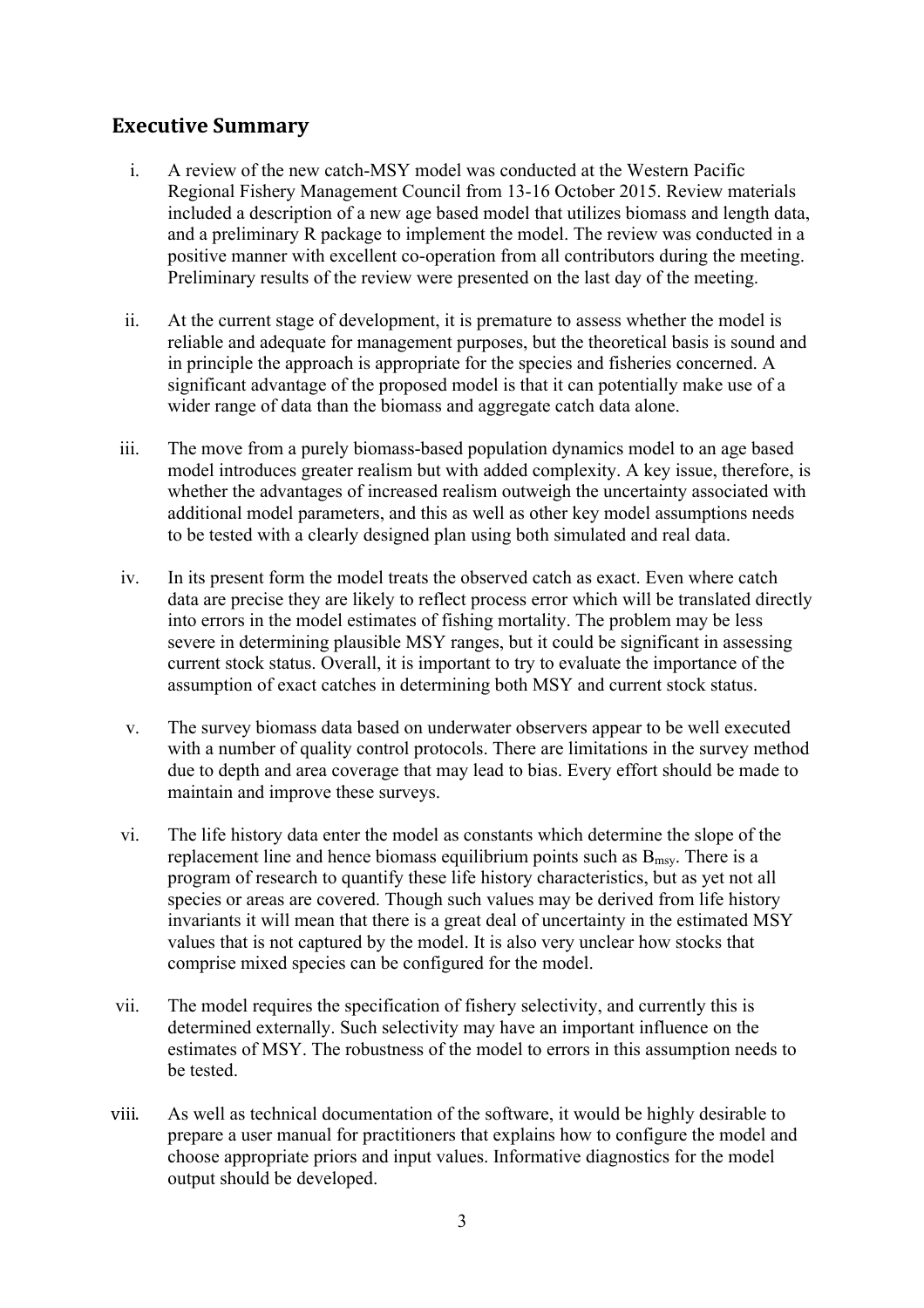# **Background**

- 1. In June 2014, an "Augmented Catch-MSY model" (Sabater & Kleiber, 2014) based on the Martell & Froese (2012) model was reviewed for application to data-poor coral reef fish stocks throughout the Pacific Islands Region, including Hawaii, American Samoa, Guam, and the Commonwealth of the Northern Mariana Islands. The model was considered suitable for further development with a specific recommendation to include a formal statistical treatment of survey data. Following the review, a modified integrated assessment model has been developed, focusing on developing extensions for the Catch-MSY method, by incorporating data other than catch time series that directly inform total mortality rates (e.g. changes in mean size), relative and absolute abundance estimates, and other life history information.
- 2. The new model has not previously been applied for management purposes in the Pacific Islands Region, so there is a need to conduct an independent peer review of the analyses to improve the scientific basis for management.

# **Description of the Individual Reviewer's Role in the Review Activities**

- 3. Review materials were received on the  $5<sup>th</sup>$  October. These included the principal material for review, Martell (2015) and four supporting papers (Martell & Froese, 2012; Martell et al., 2008; Kimura & Taggart 1982; Sabater & Kleiber, 2014). In addition, a link to the R package hosted on Github was received to allow installation of the package. All papers were reviewed before the meeting, but it was not possible to install the R catchMSY package on a Windows platform at this juncture.
- 4. The review meeting commenced on the  $13<sup>th</sup>$  October with presentations on the catch data (Lowe), underwater surveys (Williams), life history data (Humphreys), and the fisheries (Sabater). Following these presentations, the new model was presented (Martell) and discussed. In addition, revisions were made to the R package which permitted installation on Windows platforms. However, a number of technical issues prevented full use of the package and it was not possible for the reviewers to test-run the software.
- 5. Discussion with the model and software author continued on the  $14-15<sup>th</sup>$  October when illustrative runs were performed by Steven Martell using the Lutianid complex as an example to show how different configurations of the model could be run making various assumptions about priors and the inclusion/exclusion of survey biomass data. The model as extant at the beginning of the review only allowed the inclusion of catch and biomass data. During discussion additions were made to the software to permit the inclusion of length composition data, but while illustrations of this change were run, the work was still in progress at the end of the meeting.
- 6. On the final day of the meeting  $(16<sup>th</sup> October)$ , the CIE reviewers presented their preliminary findings to Steven Martell, Beth Lumsden, Marlowe Sabater and Christofer Boggs.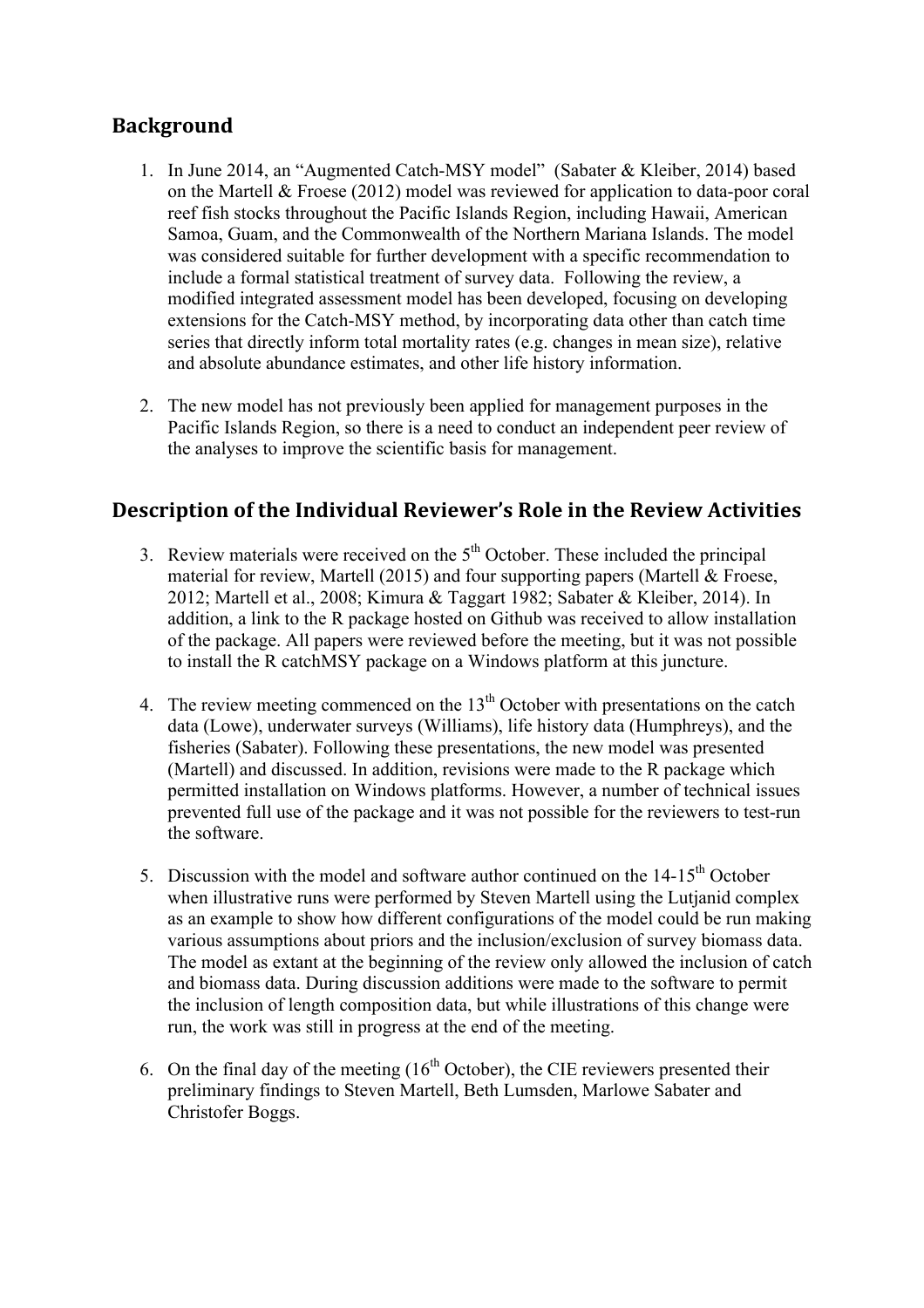# **Summary of Findings**

7. The terms of reference for the review appear to have been developed on the assumption that by the time of the review meeting, the catch-MSY software would be fairly complete and that a number of full stock assessments would have been conducted. In practice, the R package was still incomplete and very little direct application to assessments had been done. As a result, it is difficult to respond usefully to terms of reference 3 and 4, and comments relating to ToRs 1 and 2 are restricted to discussion of the model itself and its relationship to the data. Additional comments are added after discussion of ToRs 1-4 which deal with issues of relevance in the review but not referenced in the ToRs.

**ToR 1. Review the assessment methods used:** determine if they are reliable, properly applied, and adequate and appropriate for the species, fisheries, and available data considering that the data itself have been accepted for management purposes.

- 8. At the current stage of development, it is premature to assess whether the model is reliable and adequate, but the theoretical basis is sound and in principle the approach is appropriate for the species and fisheries concerned. While the basic catch-MSY model (Martell & Froese, 2012) has been tested by Rosenberg et al. (2014) and found to perform well relative to other data poor methods, the new model is sufficiently different that it requires its own suite of tests to ensure that it achieves the desired performance. At the time of the review, the state of development of the software meant that the results of such testing are not yet available.
- 9. The assessment model is described in Martell (2015) and responds positively to a number of comments made at the review in June 2014 of the Augmented Catch MSY model developed by Sabater and Kleiber (2014). Although the model draws on ideas of the latter, it differs fundamentally in two key respects. Firstly, the underlying population model is age based unlike the earlier version that was entirely framed in terms of aggregate biomass. Secondly, the parameterization of the model is in terms of MSY and  $F_{\text{msy}}$  as opposed to r and K in the original Schaefer version. Thus, whereas the Schaefer model required priors on the ranges of r and K, the new version requires priors on MSY and  $F_{\text{msy}}$ . These are important new innovations that require careful thought in the implementation of the model.
- 10. The change from a purely biomass-based population dynamics model to an age based model introduces greater realism but with added complexity. A key issue, therefore, is whether the advantages of increased realism outweigh the uncertainty associated with additional model parameters and this needs to be tested. Much of the available data (catch and biomass indices) contain little, if any, information on age structure which means that some model parameters have to be specified externally before fitting to data. By necessity, the underlying population model is deterministic and does not, for example, capture recruitment deviations or changes in fishing selection patterns. These are strong assumptions that need to be tested to ensure they are adequate for the estimation of essential management metrics.
- 11. A significant advantage of the proposed model is that it can potentially make use of a wider range of data than the biomass and aggregate catch data alone. In particular, at least some of the catch and biomass indices have associated length compositions and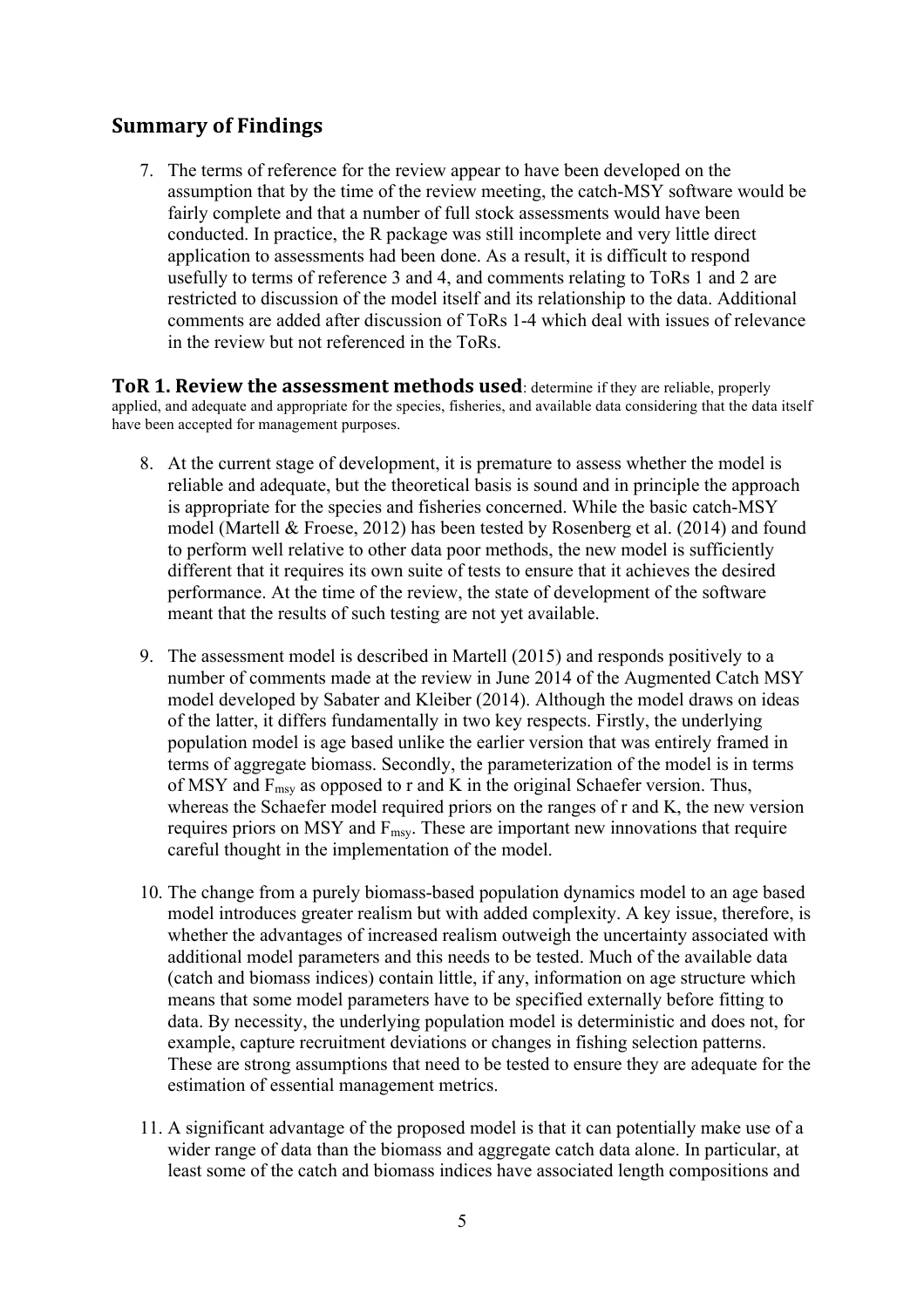these can be included in the likelihood function. Length composition data may be able to resolve some selectivity parameters and provide some information on changes to fishing mortality rate; however, the useful information they contain will be heavily dependent on the precision of the data and the extent to which annual pulses of recruitment influence the mean length of fish in the population. If age data from otolith reading are available, the model could also be adapted to fit to these and is potentially a significant route to improving the performance of the model.

- 12. At present the model is configured to accommodate a single fishery and an associated homogenous stock. This means the growth, maturity, natural mortality and selectivity parameters are unique vectors tailored to these assumptions. These too are strong assumptions that need to be tested to show they are adequate for purpose. Some of the data (both catch and biomass) are for species groups or families, and are fished by a variety of different gears, which inevitably raises the question as to how biological data (growth, etc.) and selectivity data can be appropriately specified. Although in principle it would be straight forward to modify the model to include multiple species and gears, it is highly unlikely that the available data could support such increased model complexity.
- 13. The model in Martell (2015) considers fishery selectivity (or vulnerability) to be asymptotic (equation 5) which is a conventional assumption for trawl fisheries. However, many of the gears used in the reef fisheries are likely to be much more selective. Spears, hand nets, gill nets, lines, etc., are more likely to have dome shaped selectivity and it will be a challenge to appropriately specify fishery selectivity for the model where these gears predominate.
- 14. The population dynamics model is closed by forecasting annual recruitment from an orthodox stock recruitment function such as Beverton-Holt or Ricker. Conventionally, these functions are defined by two parameters that describe the rate of increase of recruitment and the discounting effect of density dependence as the biomass increases. Typically, many assessment models estimate these parameters (or equivalents such as steepness and unexploited biomass) directly within the model. The new catch-MSY model takes a different approach where the stock recruitment parameters are derived directly from MSY and  $F_{\text{msv}}$ ; thus, making these two values the model parameters to be estimated as opposed to derived quantities calculated from the stock-recruitment function. The advantage of this approach lies mainly in the way the model is set up to identify boundaries for plausible values of MSY reference points when only catch data exist, or the biomass and other data are insufficient to estimate them. It means that the end user is required to specify prior ranges on MSY and  $F_{\text{msy}}$  rather than the parameters of the stock recruitment function (or r and K in the case of the Schaefer model). It is arguably more intuitive to specify these MSY ranges than steepness and unexploited biomass. However, a consequence of this approach is that the stock-recruitment parameters are conditioned on the assumptions of gear selectivity, and points to the need to ensure that model assumptions about selectivity are fit for purpose.
- 15. In its present form, the model treats the observed catch as exact. In Hawaii where detailed catch records exist, this may be a reasonable assumption, but in the Territories where catches are estimated from surveys the values are likely to be subject to considerable observation error. Even where catch data are precisely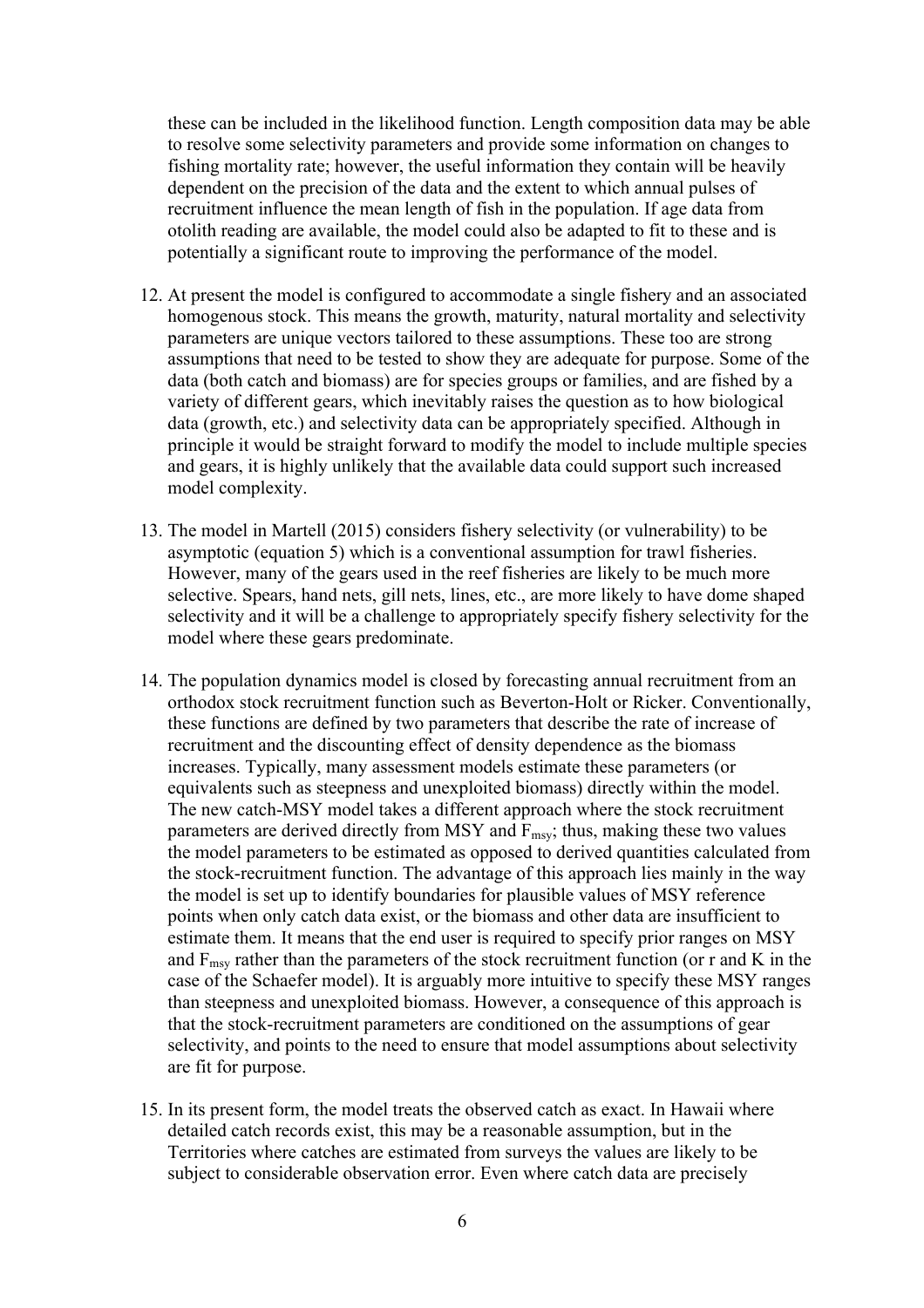estimated they are likely to reflect process error caused, for example, by fluctuations in recruitment. Such errors will be translated directly into errors in the model estimates of fishing mortality and this problem is likely to be exacerbated by the fact that the modelled population is deterministic which means that both observation and process error will be incorporated into estimates of fishing mortality. The problem may be less severe in determining plausible MSY ranges, but it could be significant in assessing current stock status. Overall, it is important to try to evaluate the importance of the assumption of exact catches in determining both MSY and current stock status.

**ToR 2. Evaluate the implementation of the assessment methods: determine if data** in its current form are properly used, if choice of input parameters seems reasonable, if models are appropriately specified and configured, assumptions are reasonable and reasonably satisfied, and primary sources of uncertainty accounted for.

- 16. One might loosely classify the data into three components: (a) the catch which may have associated length compositions, (b) estimates of biomass from surveys with associated length compositions, and (c) life history data that are treated as constants. For both (a) and (b), these data may reflect groups of species or families rather than individual stocks. The model is able to make use of all these data sources and hence represents an improvement over the original catch-MSY method. The statistical treatment of some of the data (biomass indices and length data) is an improvement over the Sabater and Kleiber approach that was prone to subjective judgement.
- 17. Each of these data groups present different challenges to the analysis. Comment has already been made above about the catch data with respect to the assumption of precision. With regard to (b) the model uses the data in a likelihood framework so that any information it contains should refine the ranges of MSY and  $F_{\text{msy}}$  emerging from the analysis. Only through application will it be possible to determine if these data do indeed improve the estimates, but the formal statistical framework provides a sound basis for making this judgement.
- 18. The survey biomass data based on underwater observers appear to be well executed with a number of quality control protocols. There are limitations in the survey method due to depth and area coverage that may lead to bias. Scaling up the samples to total biomass is always prone to bias, and there may be an argument for treating the data as a relative abundance index to avoid potential inconsistency with the scale of the catches.
- 19. The life history data (c) enter the model as constants, and effectively determine the slope of the replacement line (Sissenwine and Shepherd, 1987) for any given value of fishing mortality. Hence, they are important in determining biomass equilibrium points such as  $B_{\text{msy}}$  and unexploited biomass. There is a program of research to quantify these life history characteristics, but as yet not all species or areas are covered. It is suggested in Martell (2015) that in the absence of observations, values may be derived from life history invariants (Jensen, 1996). While this is undoubtedly a sensible and pragmatic approach it will mean that there is a great deal of uncertainty in the replacement line that is not captured in the model. It is also very unclear, as commented earlier, how stocks that comprise mixed species can be configured for the model.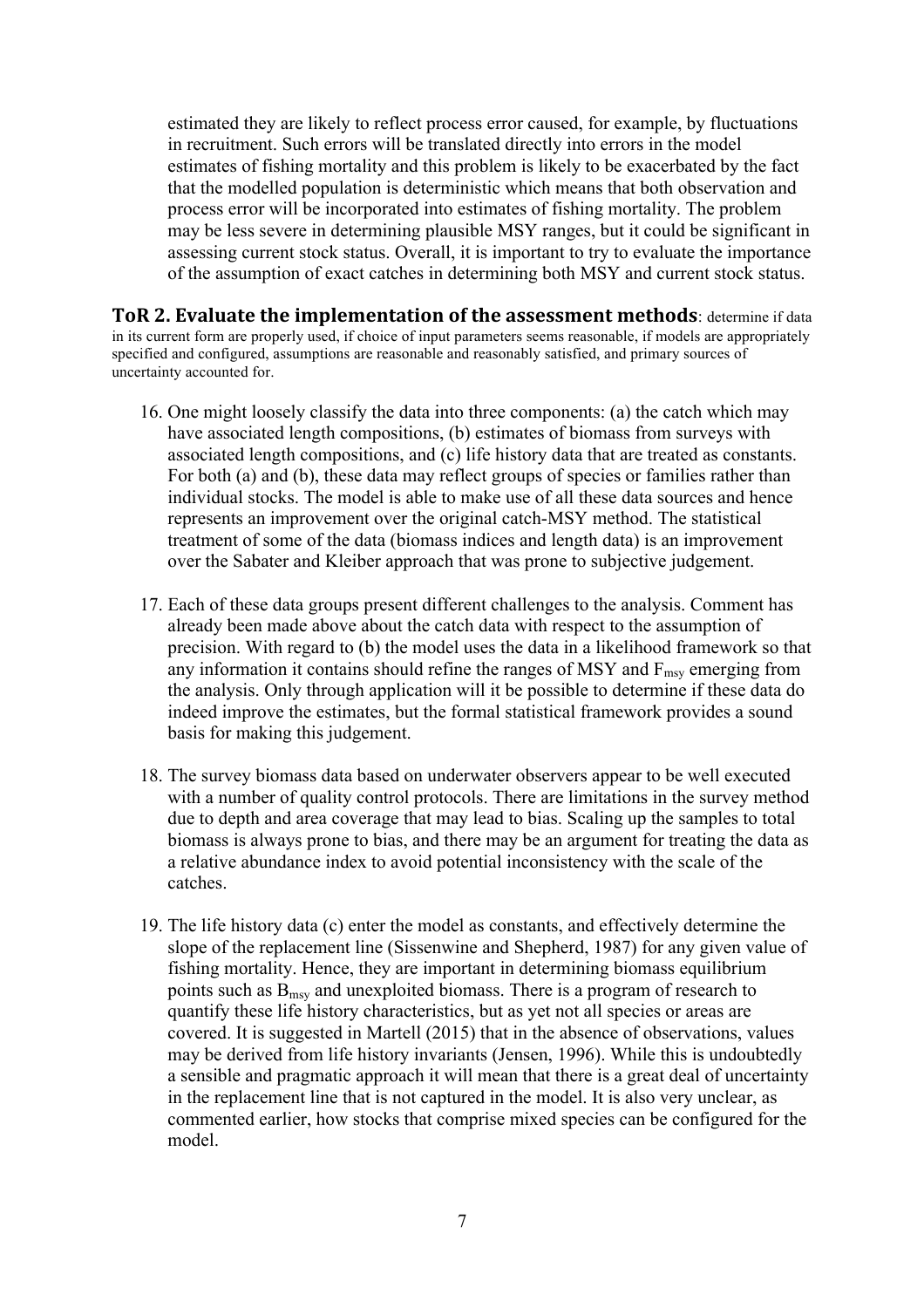20. At the time of the review it was proposed that the length frequency (or weight frequency) data would be included in the model likelihood in the form of mean length. Changes in mean length may reflect changes in fishing mortality (e.g. Nadon *et al.* 2015). During the review meeting, it was suggested that the full length frequency could be included. This potentially could contribute more information and perhaps help in the estimation of selectivity, information that is lacking in the mean length data alone. It remains a matter of experimentation to determine which approach is preferable. In practice, the model is based on age, and the modelled lengths have to be recreated assuming a distribution around the growth curve. It is a moot point as to whether these modelled distributions are adequate predictors of the true length distribution, or whether the observed length distributions adequately reflect reality. If not, then recourse to the use of mean length may be a more robust approach, albeit with associated loss of information on selectivity. There are many assessment models that are based entirely on length, and these are better able to exploit good quality length information (e.g. Sullivan et al. 1990). There may be some merit in exploring such methods if the length data are considered to be of appropriate quality.

ToR 3. Comment on the scientific soundness of the estimated population **benchmarks and management parameters** (e.g. stock status estimates, MSY-based reference points or their proxies) and their potential efficacy in addressing the management goals stated in the relevant FEP or other documents provided to the review panel.

21. At the time of the review the method had not been applied to a full assessment of the stocks in question, so it is not possible to comment on the soundness of the estimated population benchmarks. Illustrative runs were performed on Lutjanid data that showed the inclusion of biomass data reduced the range of plausible biomass trajectories. The analyses also showed that the estimates of MSY were sensitive to the priors, but whether this is a stock specific problem or a more general property is impossible to gauge.

## ToR 4. Determine whether the results (such as MSY proxies, stock status) in **their current form from the assessment methods can be used for**

**management purposes** without further analyses or changes considering that the data itself have been accepted for management purposes.

22. At the time of the review there were no results available for management purposes. It is difficult to judge purely on the basis of the model description in Martell (2015) whether results from the model will be adequate for management purposes. To do so would require applying the model to real data and reviewing diagnostics not only from model fitting, but also a fairly detailed analysis that looked at sensitivity to the key model assumptions and the chosen priors.

#### **Additional Comments**

23. No assessment model is without its weaknesses and the catch-MSY model is no exception. The discussion above identifies some of the more obvious potential weaknesses, but the question is not about discarding the approach because of this, but to determine the extent to which these weaknesses qualify confidence in the results or can be mitigated by further model development. Unfortunately, at the time of the review it was not possible to address this question other than on the basis of purely theoretical merit. However appropriate the model structure and assumptions are, it is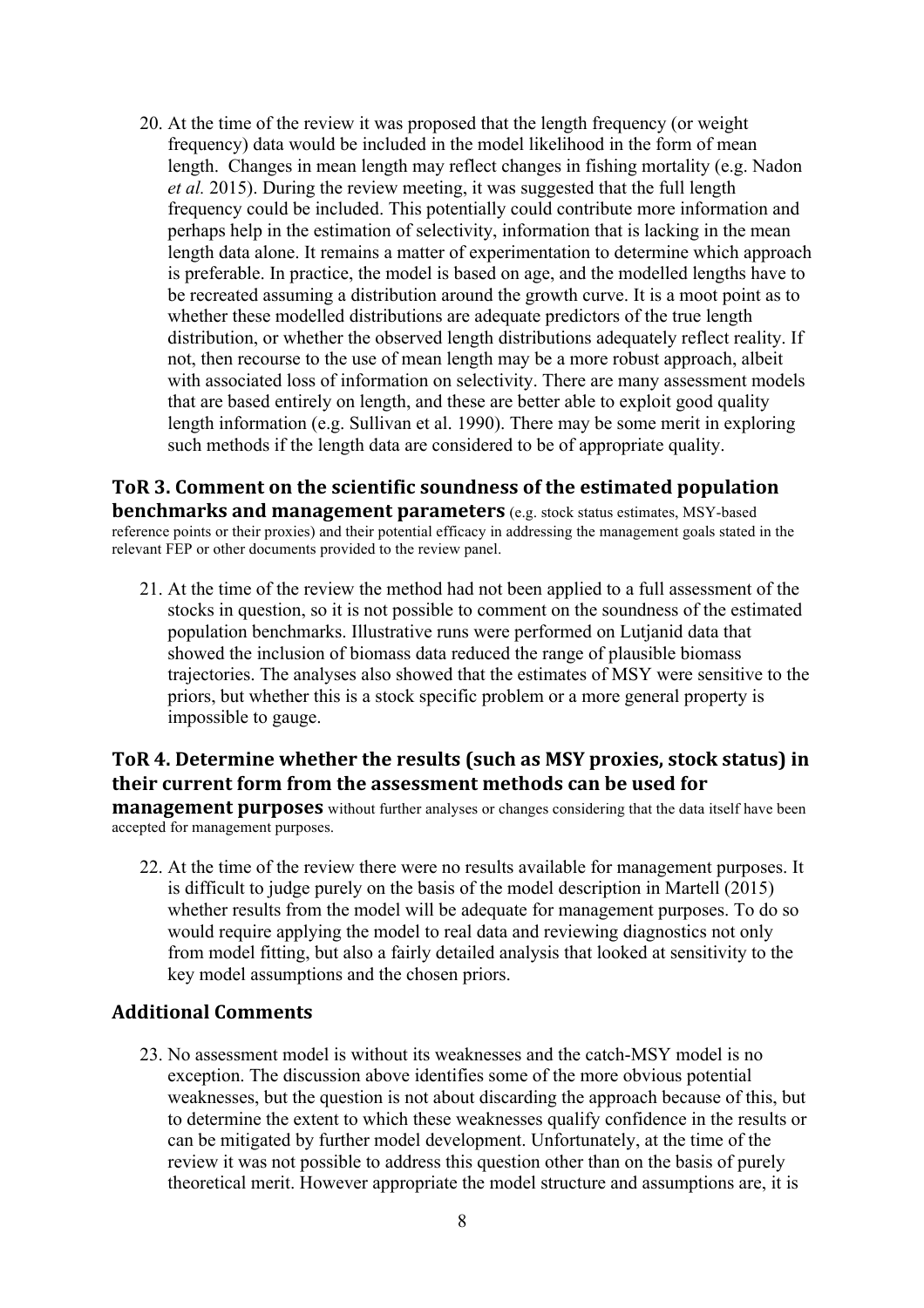always essential to trial the model with real data to reveal areas of strength and weakness and adapt the model accordingly. There is a pressing need for such a step in the model under review.

- 24. In the earlier development of the catch-MSY approach by Sabater & Kleiber, the stock population dynamics were described purely in biomass but the biomass data were included in the model in an *ad hoc* manner. The model could almost certainly be improved upon by treating the biomass data in a formal statistical approach as is done in the model under the current review. However, the new model has a very different underlying population dynamics model that is more data demanding so there is an important question about whether the increased realism of the new model outperforms a simpler, purely biomass-based model especially since the available data offer very little information on age structure. A comparison is necessary to show that the new model represents an improvement over the surplus production model.
- 25. The R package is being developed for use by practitioners who will not be expert in the mathematical or statistical basis of the model. To avoid inappropriate choice of input values (e.g. selectivity, growth, etc.) and mishandling of data it is important that effective guidance is provided that identifies which assumptions are in need of particular care and where appropriate sensitivity analysis should be performed. It is also important that output diagnostics are provided that enable practitioners to sensibly interpret the results.
- 26. At the time of the review, the R package implemented the core catch-MSY model with biomass data. Work was still in progress as to how to handle length data. There is a danger of proceeding with further model development before confronting it with real data, and hence failing to gain a good understanding of its limitations and where resources are best invested to improve the model. It would be desirable at this stage to focus on completing the R package with the current state of the model and test it with real data before further elaboration.

**ToR 5. Suggest research** priorities to improve our understanding of essential population and fishery dynamics necessary to formulate best management practices. Comment on alternative data sources and modeling.

- 27. At present priority should be given to completing the R package with the current state of the model and testing it with simulated and real data. Tests need to show that the age structured model performs better than a Schaefer model when used on comparable data sets.
- 28. Model diagnostics need to be developed that assist end users to understand model performance. An important issue is the extent to which bounds are required to obtain meaningful maximum likelihood estimates of  $F_{\text{msv}}$  and MSY. In principle, if the data contain good information on these quantities it should not be necessary to place bounds on their values. In practice, given the data available, bounds are almost certain to be required and a diagnostic which gives some assessment of the degree to which the results are informed by the data would be useful.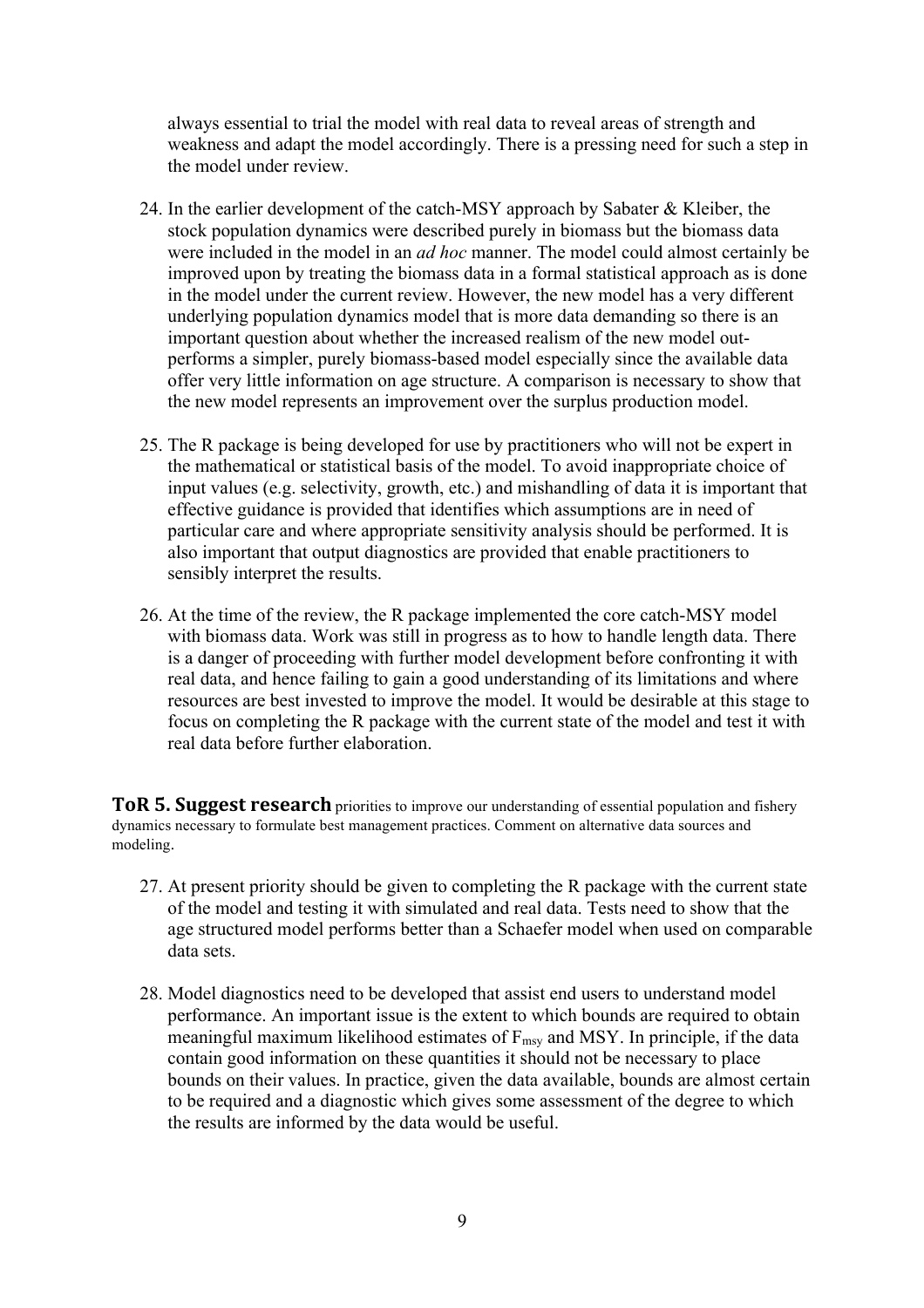- 29. Even the most sophisticated age structured models with good data have difficulty estimating the parameters of the stock recruitment relationship because process error can be very large. Often a long time series of data is required to have any prospect of adequate parameter estimates. For the stocks involved at this review, none of the data is age structured and fishery independent data are limited to the most recent period. It is highly unlikely, therefore, that MSY reference points can adequately be determined from a parameterized stock recruitment function unless significant prior information is provided. This risks influencing the result unduly with priors that are more informative than can be justified. One way of mitigating this would be to make a less restrictive assumption about recruitment and rely on MSY proxies based on SPR. For example, modelling recruitment as being drawn from a lognormal distribution with a stationary mean may be more helpful in accommodating process error even though the linkage to spawning stock biomass is lost. Thus, it would not be possible to calculate a true MSY, but it would be possible to estimate unexploited biomass assuming average recruitment and hence derive MSY proxies. Some investigation of alternative ways of deriving MSY reference points that avoided trying to estimate the stock recruitment function would be desirable.
- 30. As discussed in paragraph 15, the model treats the catch as known exactly. It would be desirable to investigate ways of relaxing this assumption so that errors have a smaller influence on the estimates of fishing mortality. For example, if fishing mortality was modelled as a random walk,  $F_{t+1} = F_t exp(e_t)$ ,  $e_t \sim N(0,\sigma)$ , the catch could be treated as a random variable to be included in the likelihood. It might be necessary to specify  $\sigma$ , but this could be based upon experience of how much the fishery changes from year to year.
- 31. The current model specification assumes all the fish in the stock have the same life history characteristics and clearly this will be violated by those "stocks" that comprise multiple species. Research into ways of combining species by similarity of life history characteristics rather than species relatedness may be useful in satisfying the model assumptions.
- 32. It is likely that model performance could be greatly enhanced if age structured data were available. The presentation of the life history program (Humphreys) indicated that otoliths could be collected and read with some accuracy for the purposes of estimating growth parameters. Thus, it may be worthwhile investigating whether a limited collection of age data for the higher priority species is worthwhile. Initially, this could be done using simulated age data to see if there is any advantage in including such information in the model.

#### **Conclusions and Recommendations**

33. The new catch-MSY model is a major development of the original Schaefer based model described by Martell and Froese (2012) by adopting an age based population dynamics model and treating the data in a formal statistical framework. The model is more flexible in including a variety of different data and, arguably, is parameterized in a more natural way for management reference points. A fundamental question, however, is whether the increased complexity of the age-structure model introduces greater uncertainty in the estimated values than a simple biomass dynamic model.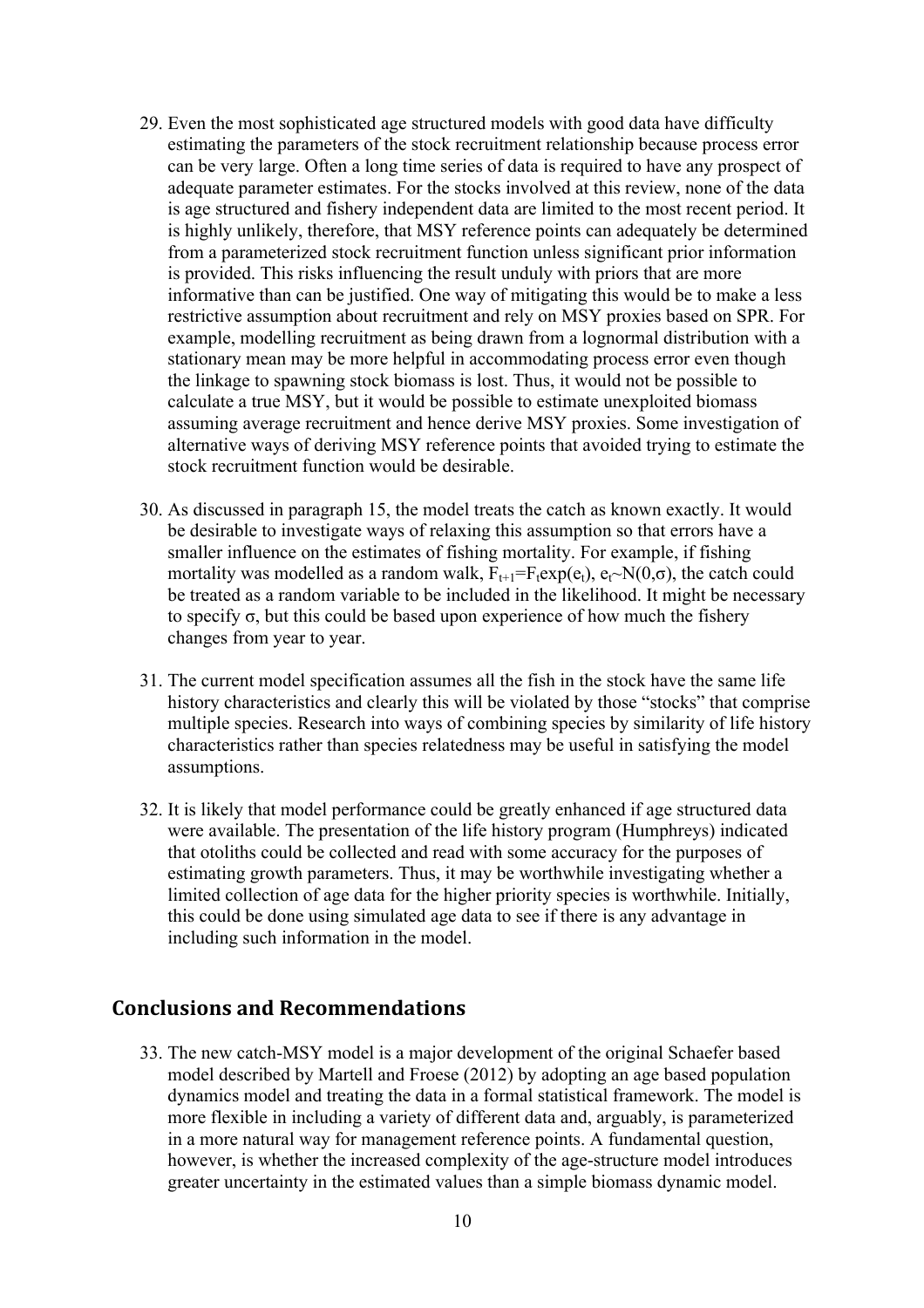This question needs to be addressed in a comprehensive testing program that also examines the robustness of model assumptions.

- 34. The free availability of the R package on Github is welcome and should be applauded.
- 35. Although at an advanced stage, at the time of the review the R package to implement the model was still incomplete. There are a number of ways in which the model might be developed depending on the type and availability of data. Further model development should only be undertaken when the current software is fully completed and tested. It should then be applied to a number of candidate stocks (say, in the region of 5) that encompass the range of challenges likely to be experienced in stock assessment of reef fishes. The results of these assessments should then be used to identify the most promising avenues for further development of the model and software.
- 36. As well as technical documentation of the software, it would be highly desirable to prepare a user manual that explains for practitioners how to configure the model and choose appropriate priors and input values.
- 37. For the reasons above, the method is not yet ready for the provision of management advice, but this should not prevent the development of the model and software which both show promise.
- 38. The value of the new method is heavily dependent on data from the underwater biomass surveys, the quality of the catch data and the accuracy of life history data. Every effort should be made to ensure the continuity and quality of these data. Access to age data should also be investigated to enhance the performance of the model.

## **NMFS review process**

- 39. The review was conducted in a positive manner with very helpful presentations by the model author, staff of the Pacific Islands Fisheries Science Center and Western Pacific Regional Fishery Management Council. Good meeting facilities were provided and the reviewers received excellent co-operation from all contributors during the meeting.
- 40. The timing of the meeting in relation to the state of development of the software to implement the model meant that less progress could be made on a number of the Terms of Reference. While, hopefully, the review has proved useful, perhaps greater value might have been achieved if a wider range of test results had been available.
- 41. Given the very long journey time to the meeting and the time zone change (11 hours) it would have been beneficial to all if budget rules allowed earlier arrival in Hawaii before the meeting so that reviewers could adjust and perform at full mental capacity at the review meeting itself.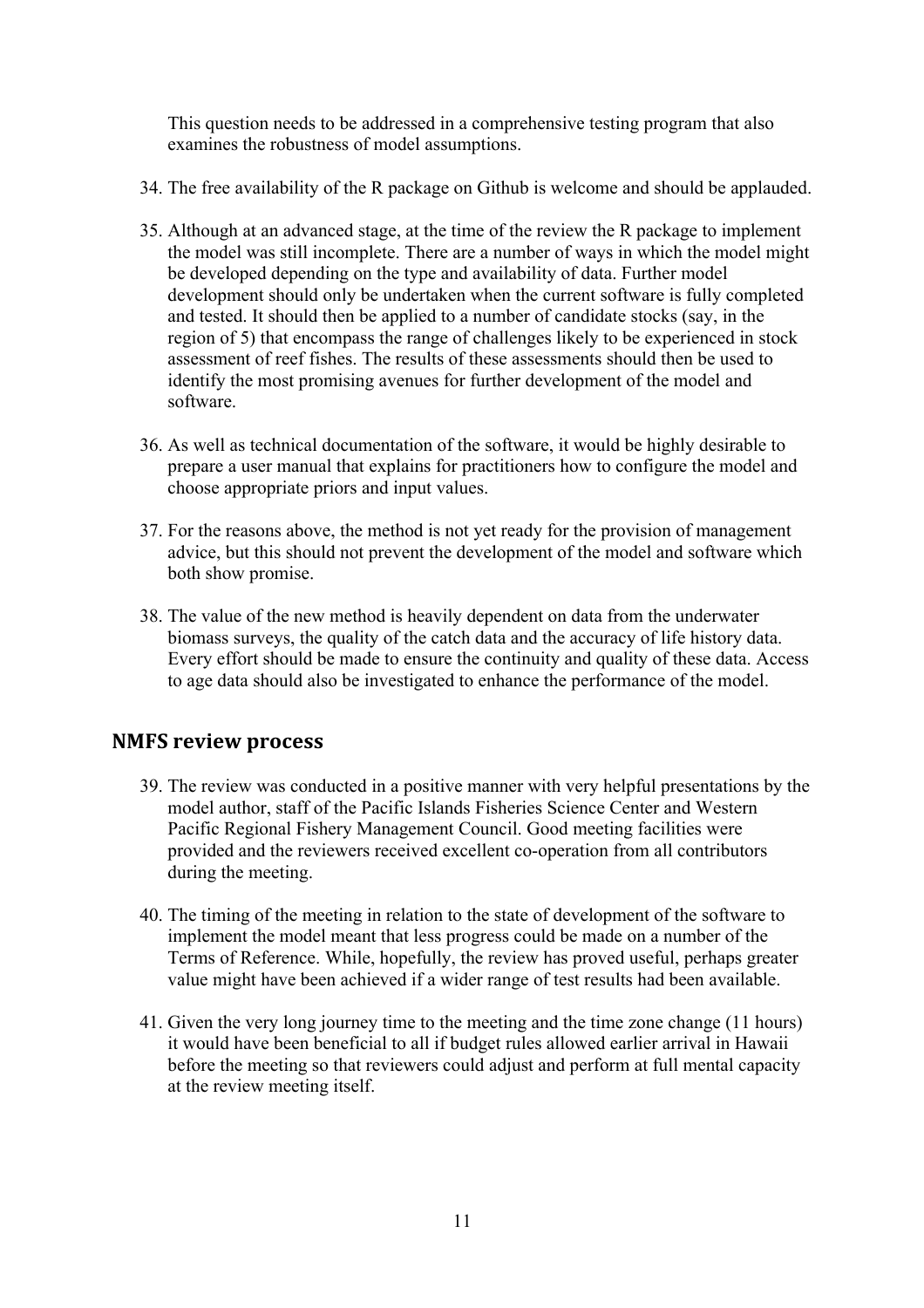# **References**

Rosenberg, A.A., Fogarty, M.J., Cooper, A.B., Dickey-Collas, M., Fulton, E.A., Gutiérrez, N.L.,Hyde, K.J.W., Kleisner, K.M., Kristiansen, T., Longo, C., Minte-Vera, C., Minto, C., Mosqueira,I., Chato Osio, G., Ovando, D., Selig, E.R., Thorson, J.T. & Ye, Y. 2014. Developing new approaches to global stock status assessment and fishery production potential of the seas. FAO Fisheries and Aquaculture Circular No. 1086. Rome, FAO. 175pp.

Sissenwine, M. P. and Shepherd J. G. 1987. An Alternative Perspective on Recruitment Overfishing and Biological Reference Points. Canadian Journal of Fisheries and Aquatic Sciences, 44: 913-918, 10.1139/f87-11.

Sullivan, P. J., Han-Lin Lai, Gallucci, V. F. 1990. A Catch-at-Length Analysis that Incorporates a Stochastic Model of Growth. Canadian Journal of Fisheries and Aquatic Sciences, 47:184-198. (doi: 10.1139/f90-021).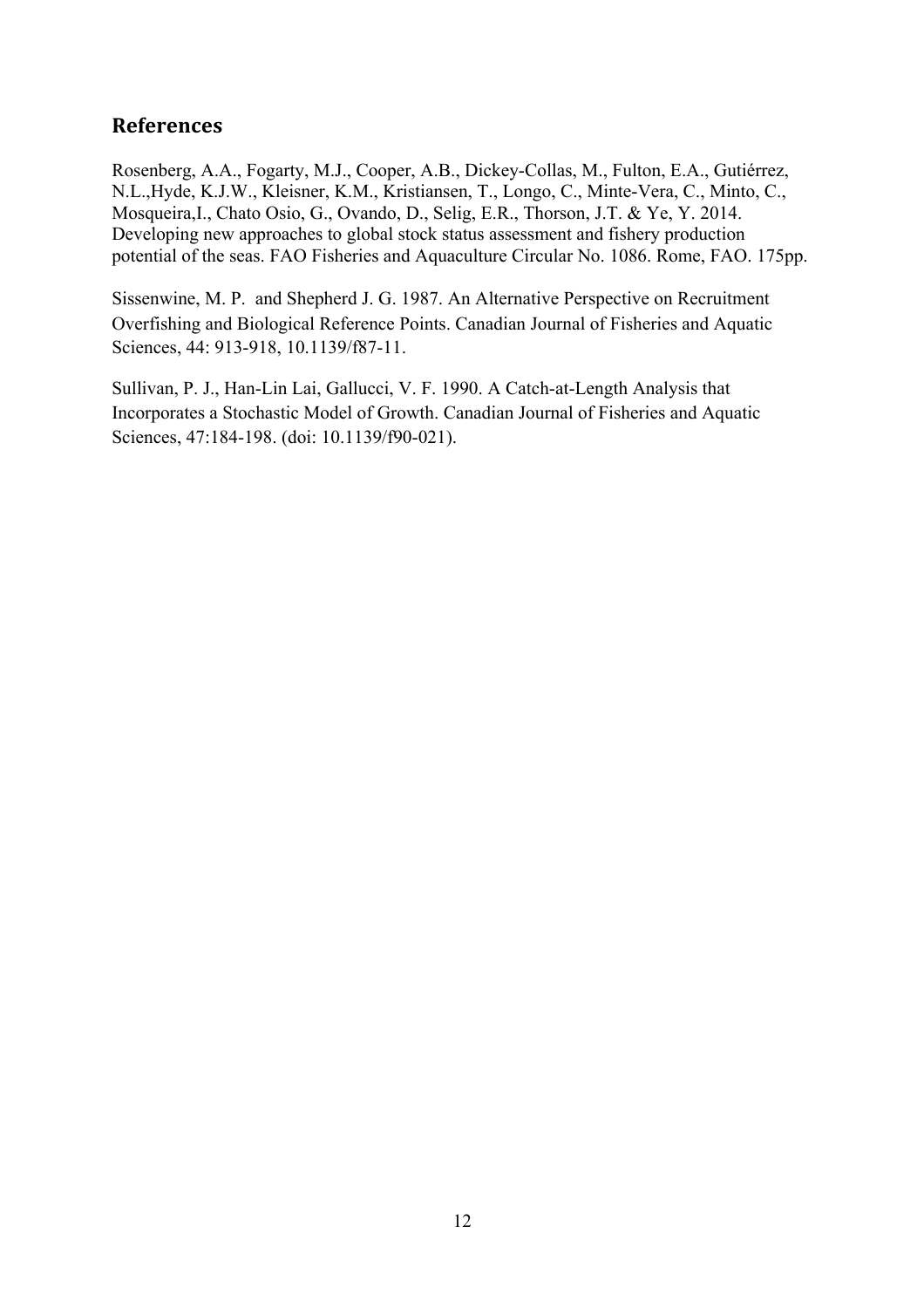# Appendix 1: Bibliography of materials provided for review

### **Literature**

Sabater, M. and Kleiber, P. 2014. Augmented catch-MSY approach to fishery management in coral-associated fisheries. S.A. Bortone (Ed.), Interrelationships between Corals and fisheries, CRC Press, Boca Raton, FL (2014), pp. 199–218 321 pgs.

Martell, S. J. D., Pine, W. E., and Walters, C. J. 2008. Parameterizing age-structured models from a fisheries management perspective. Can. J. Fish. Aquat. Sci., 65:1586-1600.

Martell, S. 2015. An integrated Catch-MSY model for data poor stocks. Unpublished document, 29pp.

Martell S, Froese R. 2013. A simple method for estimating MSY from catch and resilience. Fish. Fish. 14: 504-514.

Kimura, D. and Taggart, J. 1982. Stock reduction analysis, another solution to the catch equations. Canadian Journal of Fisheries and Aquatic Sciences, 39, 1467–1472.

Jensen A.L. (1996). Beverton and Holt life history invariants result from optimal trade-off of reproduction and survival. Can. J. Fish. Aquat. Sci. 53: 820–822.

Nadon, M.O., Ault J.S., Williams, I.D., Smith, S.G., DiNardo, G.T. 2015. Length-Based assessment of Coral Reef Fish Populations in the Main and Northwestern Hawaiian Islands. PLoS ONE 10(8): e0133960. doi:10.1371/journal.pone.0133960.

Sun Bak Hospital 2014. Western Pacific Regional Creel Survey Data Historical Summary and Analyses: 1982-2012.

M. Kimberly Lowe. Summary of Creel Survey Data Raw vs Expanded Data and Data Quality.

#### **Presentations**

M. Kimberly Lowe. Hawaii Commercial Fishery-Dependent Data: Overview Robert Humphreys. Life history information Steve Martell. CIE Review of An Integrated Catch-MSY Model for Data Poor Stocks Marlowe Sabater. Coral Reef Fisheries in the Western Pacific Region Ivor Williams. Reef Fish Visual Survey Program;Data Gathering Overview

#### **Spreadsheets**

Robert Humphreys: Life history parameters for select coral reef species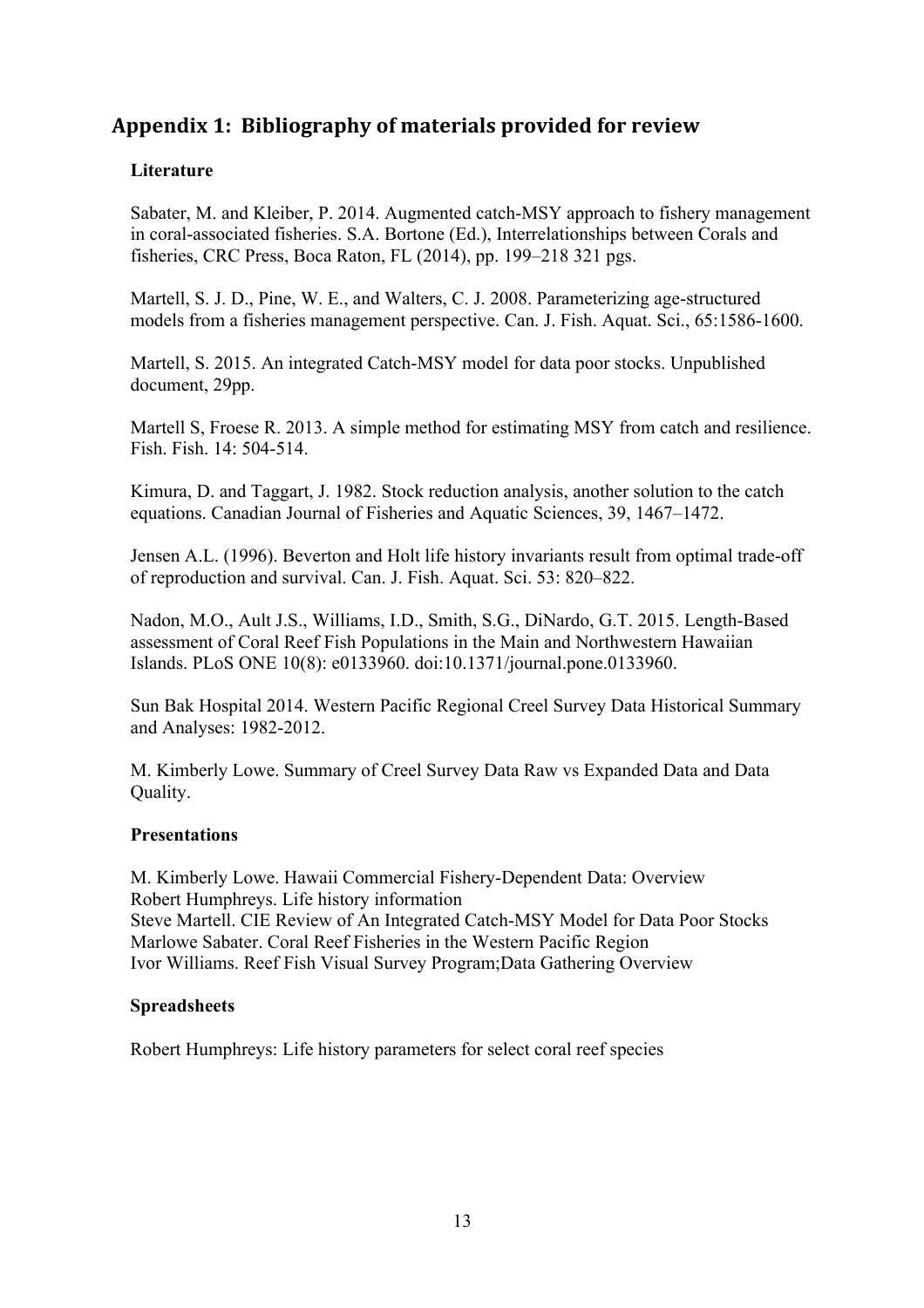# **Appendix 2: CIE Statement of Work**

#### **Statement of Work**

#### **External Independent Peer Review by the Center for Independent Experts**

#### **Developing Integrated Assessments for Data Poor Stocks**

**Scope of Work and CIE Process:** The National Marine Fisheries Service's (NMFS) Office of Science and Technology coordinates and manages a contract providing external expertise through the Center for Independent Experts (CIE) to conduct independent peer reviews of NMFS scientific projects. The Statement of Work (SoW) described herein was established by the NMFS Project Contact and Contracting Officer's Technical Representative (COTR), and reviewed by CIE for compliance with their policy for providing independent expertise that can provide impartial and independent peer review without conflicts of interest. CIE reviewers are selected by the CIE Steering Committee and CIE Coordination Team to conduct the independent peer review of NMFS science in compliance the predetermined Terms of Reference (ToRs) of the peer review. Each CIE reviewer is contracted to deliver an independent peer review report to be approved by the CIE Steering Committee and the report is to be formatted with content requirements as specified in **Annex 1**. This SoW describes the work tasks and deliverables of the CIE reviewer for conducting an independent peer review of the following NMFS project. Further information on the CIE process can be obtained from www.ciereviews.org.

#### **Project Description:**

A large number of fish and invertebrate species listed in fisheries management plans have insufficient data to conduct routine stock assessments and determine stock status to inform managers' selection of Annual Catch Limits (ACLs). The current practice for setting ACLs for many data-poor species is based solely on: (a) the historical catch information, or (b) use of ratios such as change in mean size or spawning potential ratio (SPR) to infer depletion, or (c) comparative studies on local density in heavily depleted versus near pristine habitats using underwater visual census.

Nearly all of the assessment methods for data-poor stocks rely solely on catch data, or one source of data for directly estimating population density. A modified integrated assessment model has been developed, focusing on developing extensions for the Catch-MSY method, or stock reduction analysis proposed by Martell and Froese (2012) and Taggart and Kimura (1982) and modified by Sabater & Kleiber (2014), by incorporating data other than catch times series that directly inform total mortality rates (e.g. changes in mean size), relative and absolute abundance estimates, and other life history information. This modified model is being applied to data-poor coral reef fish stocks throughout the Pacific Islands Region, including Hawaii, American Samoa, Guam, and the Commonwealth of the Northern Mariana Islands. However these scientific analyses have not previously been applied for management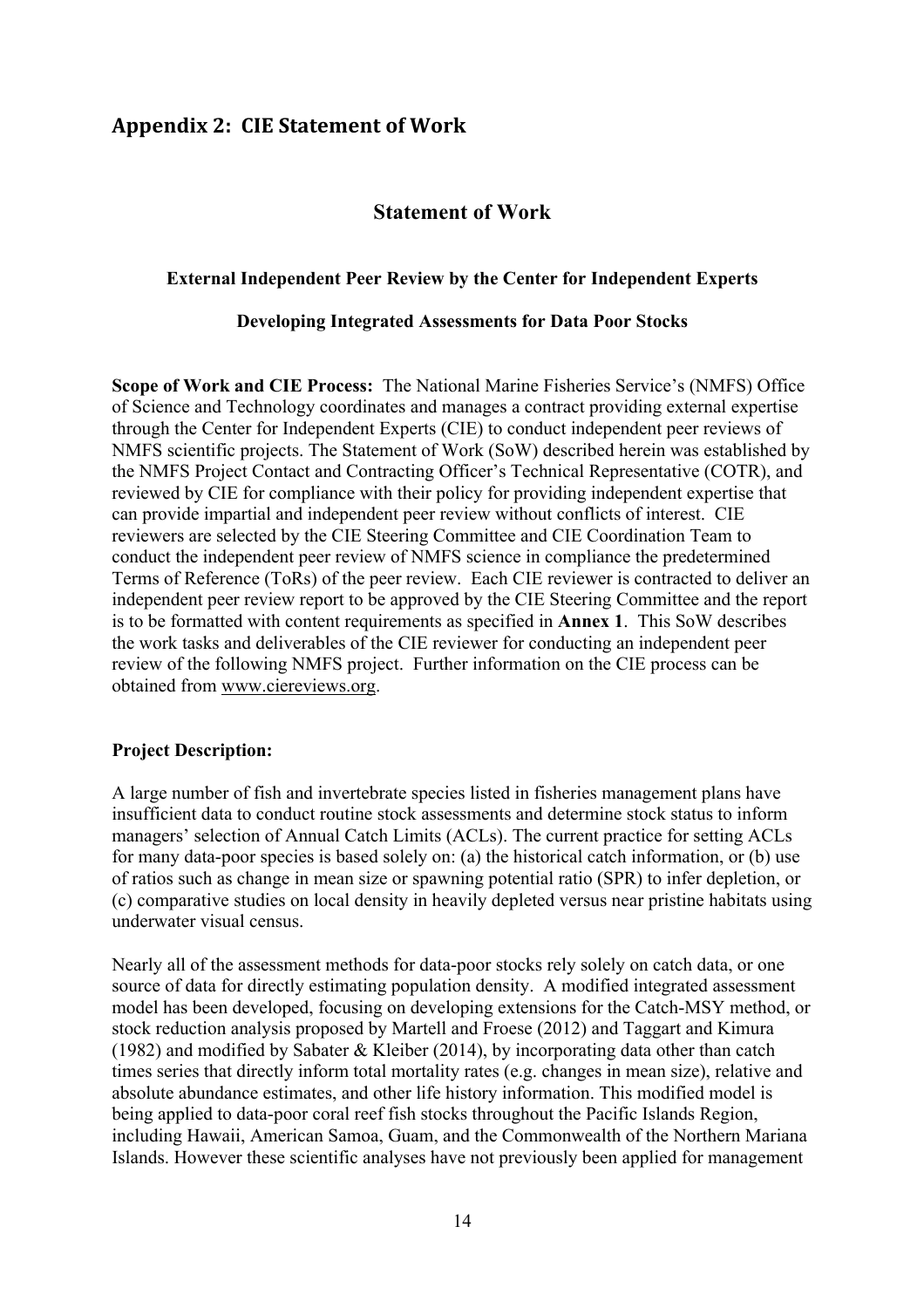purposes in the Pacific Islands Region, so there is a need to conduct an independent peer review of the analyses to improve the scientific basis for management.

The Terms of Reference (ToRs) of the peer review are attached in **Annex 2**. The tentative agenda of the panel review meeting is attached in **Annex 3**.

**Requirements for CIE Reviewers:** Three CIE reviewers shall conduct an impartial and independent peer review in accordance with the SoW and ToRs herein. CIE reviewers shall have working knowledge and recent experience in the application of: General fisheries stock assessment methods, specifically numerical methods for constructing posterior distributions (e.g. Monte Carlo methods), and data-poor approaches to conducting stock assessments.

Each CIE reviewer's duties shall not exceed a maximum of 14 days to complete all work tasks of the peer review described herein.

**Location of Peer Review:** Each CIE reviewer shall conduct an independent peer review during the panel review meeting scheduled in Honolulu, HI during October 13-16, 2015.

**Statement of Tasks:** Each CIE reviewers shall complete the following tasks in accordance with the SoW and Schedule of Milestones and Deliverables herein.

Prior to the Peer Review: Upon completion of the CIE reviewer selection by the CIE Steering Committee, the CIE shall provide the CIE reviewer information (full name, title, affiliation, country, address, email) to the COTR, who forwards this information to the NMFS Project Contact no later the date specified in the Schedule of Milestones and Deliverables. The CIE is responsible for providing the SoW and ToRs to the CIE reviewers. The NMFS Project Contact is responsible for providing the CIE reviewers with the background documents, reports, foreign national security clearance, and other information concerning pertinent meeting arrangements. The NMFS Project Contact is also responsible for providing the Chair a copy of the SoW in advance of the panel review meeting. Any changes to the SoW or ToRs must be made through the COTR prior to the commencement of the peer review.

Foreign National Security Clearance: When CIE reviewers participate during a panel review meeting at a government facility, the NMFS Project Contact is responsible for obtaining the Foreign National Security Clearance approval for CIE reviewers who are non-US citizens. For this reason, the CIE reviewers shall provide requested information (e.g., first and last name, contact information, gender, birth date, passport number, country of passport, travel dates, country of citizenship, country of current residence, and home country) to the NMFS Project Contact for the purpose of their security clearance, and this information shall be submitted at least 30 days before the peer review in accordance with the NOAA Deemed Export Technology Control Program NAO 207-12 regulations available at the Deemed Exports NAO website: http://deemedexports.noaa.gov/

http://deemedexports.noaa.gov/compliance\_access\_control\_procedures/noaa-foreignnational-registration-system.html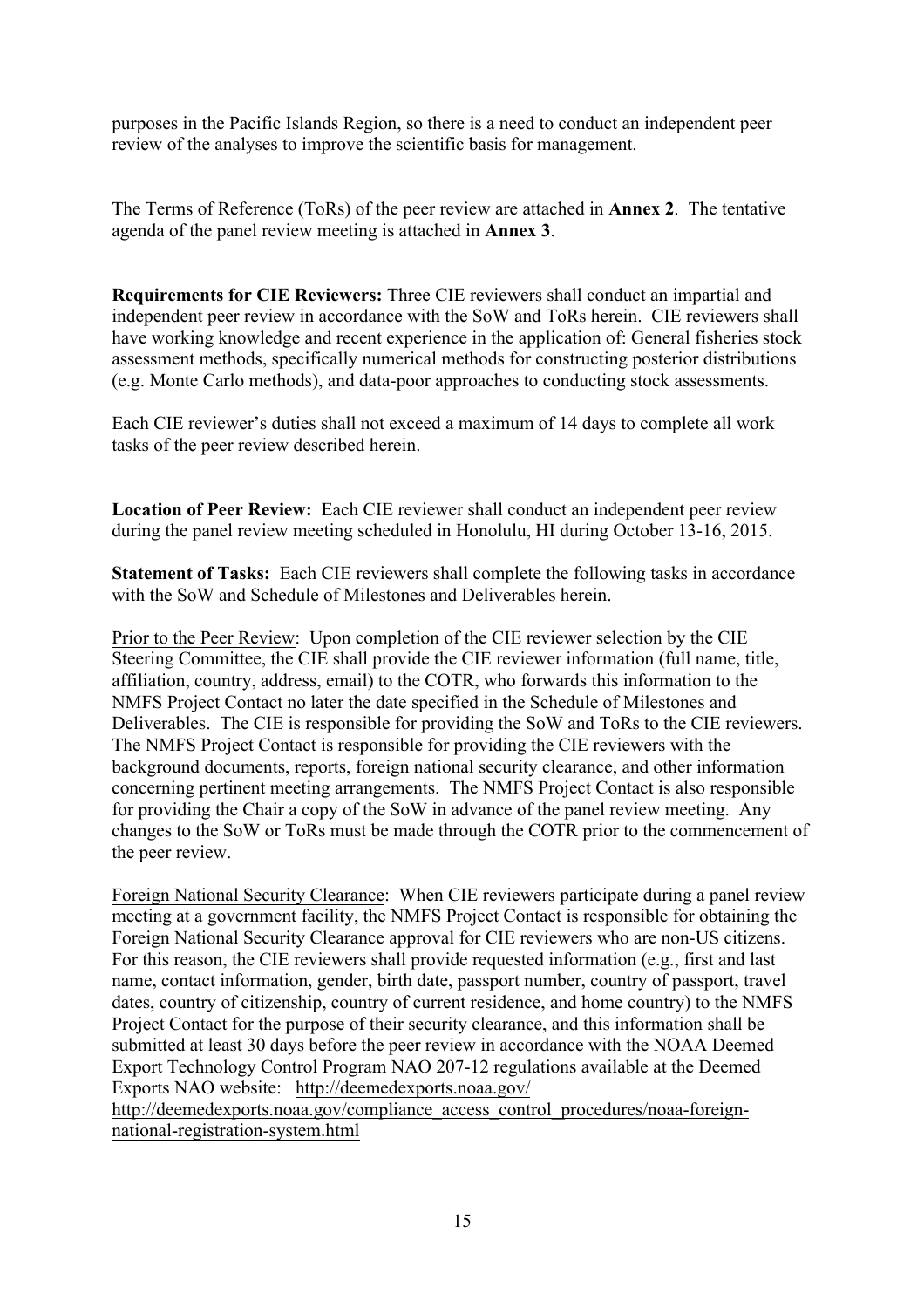Pre-review Background Documents: Two weeks before the peer review, the NMFS Project Contact will send (by electronic mail or make available at an FTP site) to the CIE reviewers the necessary background information and reports for the peer review. In the case where the documents need to be mailed, the NMFS Project Contact will consult with the CIE Lead Coordinator on where to send documents. CIE reviewers are responsible only for the prereview documents that are delivered to the reviewer in accordance to the SoW scheduled deadlines specified herein. The CIE reviewers shall read the following documents (and others to be provided) in preparation for the peer review.

Document describing the newly-extended Catch-MSY method which incorporates data other than catch times series.

- M. Sabater, P. Kleiber. 2014. Augmented catch-MSY approach to fishery management in coral-associated fisheries. S.A. Bortone (Ed.), Interrelationships between Corals and Fisheries, CRC Press, Boca Raton, FL (2014), pp. 199–218 321 pgs
- Martell S, Froese R. 2013. A simple method for estimating MSY from catch and resilience. Fish. Fish. 14: 504-514.
- Kimura, D. and Tagart, J. 1982. Stock reduction analysis, another solution to the catch equations. Canadian Journal of Fisheries and Aquatic Sciences, 39, 1467–1472.

Panel Review Meeting: Each CIE reviewer shall conduct the independent peer review in accordance with the SoW and ToRs, and shall not serve in any other role unless specified herein. **Modifications to the SoW and ToRs cannot be made during the peer review, and any SoW or ToRs modifications prior to the peer review shall be approved by the COTR and CIE Lead Coordinator.** Each CIE reviewer shall actively participate in a professional and respectful manner as a member of the meeting review panel, and their peer review tasks shall be focused on the ToRs as specified herein. The NMFS Project Contact is responsible for any facility arrangements (e.g., conference room for panel review meetings or teleconference arrangements). The NMFS Project Contact is responsible for ensuring that the Chair understands the contractual role of the CIE reviewers as specified herein. The CIE Lead Coordinator can contact the Project Contact to confirm any peer review arrangements, including the meeting facility arrangements.

Contract Deliverables - Independent CIE Peer Review Reports: Each CIE reviewer shall complete an independent peer review report in accordance with the SoW. Each CIE reviewer shall complete the independent peer review according to required format and content as described in Annex 1. Each CIE reviewer shall complete the independent peer review addressing each ToR as described in Annex 2.

**Specific Tasks for CIE Reviewers:** The following chronological list of tasks shall be completed by each CIE reviewer in a timely manner as specified in the **Schedule of Milestones and Deliverables**.

- 1) Conduct necessary pre-review preparations, including the review of background material and reports provided by the NMFS Project Contact in advance of the peer review.
- 2) Participate during the panel review meeting at the *Honolulu, HI* during *October 13- 16, 2015*, and conduct an independent peer review in accordance with the ToRs (**Annex 2**).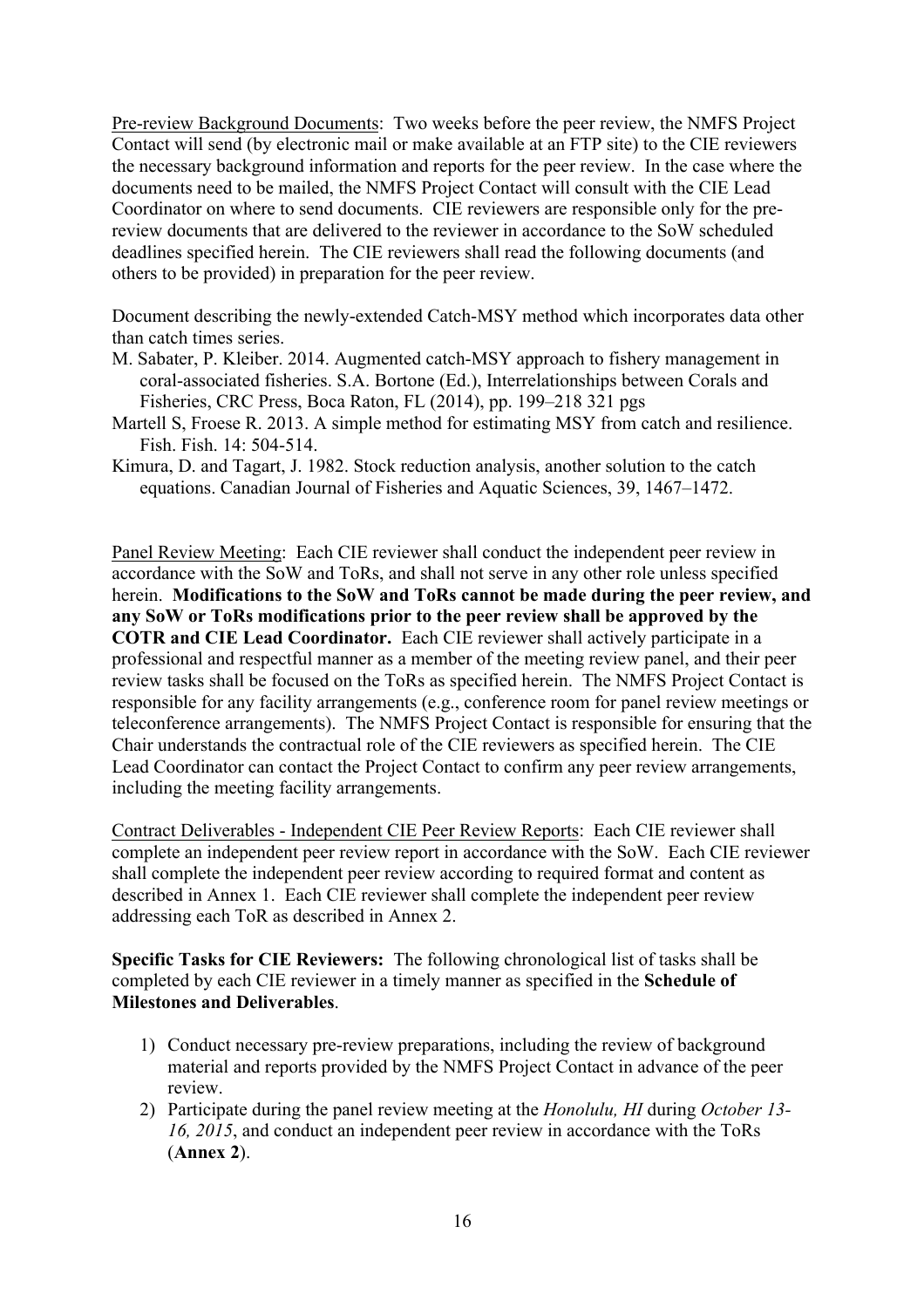3) No later than November 7, 2015, each CIE reviewer shall submit an independent peer review report addressed to the "Center for Independent Experts," and sent to Dr. Manoj Shivlani, CIE Lead Coordinator, via email to shivlani@ntvifederal.net, and Dr. David Die, CIE Regional Coordinator, via email to ddie@rsmas.miami.edu. Each CIE report shall be written using the format and content requirements specified in Annex 1, and address each ToR in **Annex 2**.

**Schedule of Milestones and Deliverables:** CIE shall complete the tasks and deliverables described in this SoW in accordance with the following schedule.

| 2015                 | September 7, CIE sends reviewer contact information to the COTR, who then sends<br>this to the NMFS Project Contact |
|----------------------|---------------------------------------------------------------------------------------------------------------------|
| September 28,        | NMFS Project Contact sends the CIE Reviewers the pre-review                                                         |
| 2015                 | documents                                                                                                           |
| October 13-          | Each reviewer participates and conducts an independent peer review                                                  |
| 16, 2015             | during the panel review meeting                                                                                     |
| November 7,          | CIE reviewers submit draft CIE independent peer review reports to the                                               |
| 2015                 | CIE Lead Coordinator and CIE Regional Coordinator                                                                   |
| November 16,<br>2015 | CIE submits CIE independent peer review reports to the COTR                                                         |
| November 23,         | The COTR distributes the final CIE reports to the NMFS Project                                                      |
| 2015                 | Contact and regional Center Director                                                                                |

**Modifications to the Statement of Work:** This 'Time and Materials' task order may require an update or modification due to possible changes to the terms of reference or schedule of milestones resulting from the fishery management decision process of the NOAA Leadership, Fishery Management Council, and Council's SSC advisory committee. A request to modify this SoW must be approved by the Contracting Officer at least 15 working days prior to making any permanent changes. The Contracting Officer will notify the COTR within 10 working days after receipt of all required information of the decision on changes. The COTR can approve changes to the milestone dates, list of pre-review documents, and ToRs within the SoW as long as the role and ability of the CIE reviewers to complete the deliverable in accordance with the SoW is not adversely impacted. The SoW and ToRs shall not be changed once the peer review has begun.

**Acceptance of Deliverables:** Upon review and acceptance of the CIE independent peer review reports by the CIE Lead Coordinator, Regional Coordinator, and Steering Committee, these reports shall be sent to the COTR for final approval as contract deliverables based on compliance with the SoW and ToRs. As specified in the Schedule of Milestones and Deliverables, the CIE shall send via e-mail the contract deliverables (CIE independent peer review reports) to the COTR (William Michaels, via William.Michaels@noaa.gov).

**Applicable Performance Standards:** The contract is successfully completed when the COTR provides final approval of the contract deliverables. The acceptance of the contract deliverables shall be based on three performance standards: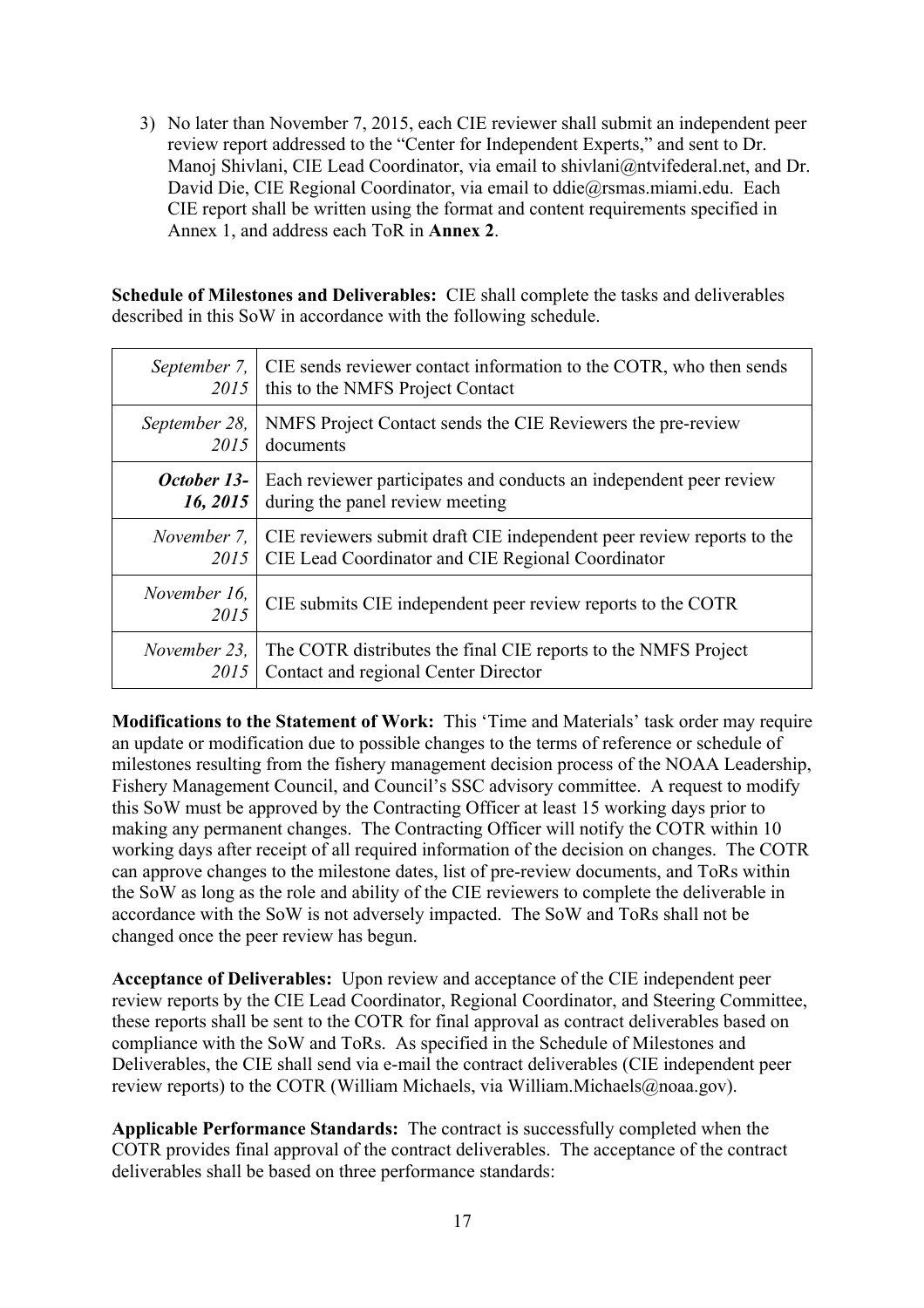(1) The CIE report shall completed with the format and content in accordance with **Annex 1**,

(2) The CIE report shall address each ToR as specified in **Annex 2**,

(3) The CIE reports shall be delivered in a timely manner as specified in the schedule of milestones and deliverables.

**Distribution of Approved Deliverables:** Upon acceptance by the COTR, the CIE Lead Coordinator shall send via e-mail the final CIE reports in \*.PDF format to the COTR. The COTR will distribute the CIE reports to the NMFS Project Contact and Center Director.

#### **Support Personnel:**

Allen Shimada NMFS Office of Science and Technology 1315 East West Hwy, SSMC3, F/ST4, Silver Spring, MD 20910 Allen Shimada@noaa.gov Phone: 301-427-8174

Manoj Shivlani, CIE Lead Coordinator Northern Taiga Ventures, Inc. Communications 10600 SW 131st Court, Miami, FL 33186 mshivlani@ntvifederal.com Phone: 305-968-7136

#### **Key Personnel:**

NMFS Project Contact:

Annie Yau Stock Assessment Scientist Fisheries Research and Monitoring Division National Marine Fisheries Service Pacific Islands Fisheries Science Center 1845 Wasp Boulevard, Bldg. #176 Honolulu, Hawaii 96818 808-725-5350 Annie.Yau@noaa.gov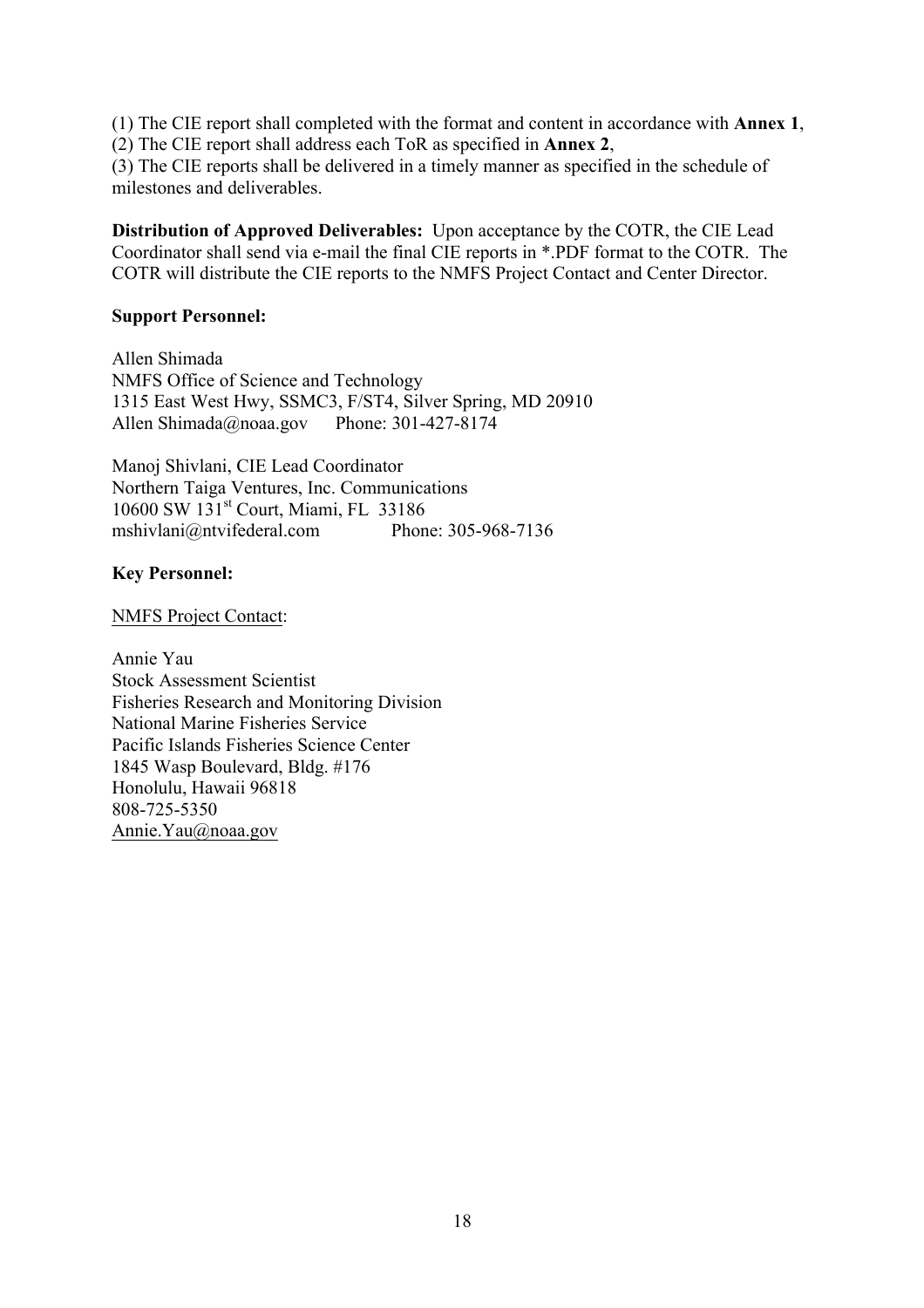#### **Annex 1: Format and Contents of CIE Independent Peer Review Report**

- 1. The CIE independent report shall be prefaced with an Executive Summary providing a concise summary of the findings and recommendations following Annex 2 Terms of Reference.
- 2. The main body of the reviewer report shall consist of a Background, Description of the Individual Reviewer's Role in the Review Activities, Summary of Findings for each ToR in which the weaknesses and strengths are described, and Conclusions and Recommendations in accordance with the ToRs.

a. Reviewers should describe in their own words the review activities completed during the panel review meeting, including providing a brief summary of findings, of the science, conclusions, and recommendations.

b. Reviewers should discuss their independent views on each ToR even if these were consistent with those of other panelists, and especially where there were divergent views.

c. Reviewers shall provide a critique of the NMFS review process, including suggestions for improvements of both process and products.

d. The CIE independent report shall be a stand-alone document for others to understand the weaknesses and strengths of the science reviewed. The CIE independent report shall be an independent peer review of each ToRs.

- 3. The reviewer report shall include the following appendices:
	- Appendix 1: Bibliography of materials provided for review
	- Appendix 2: A copy of the CIE Statement of Work

Appendix 3: Panel Membership or other pertinent information from the panel review meeting.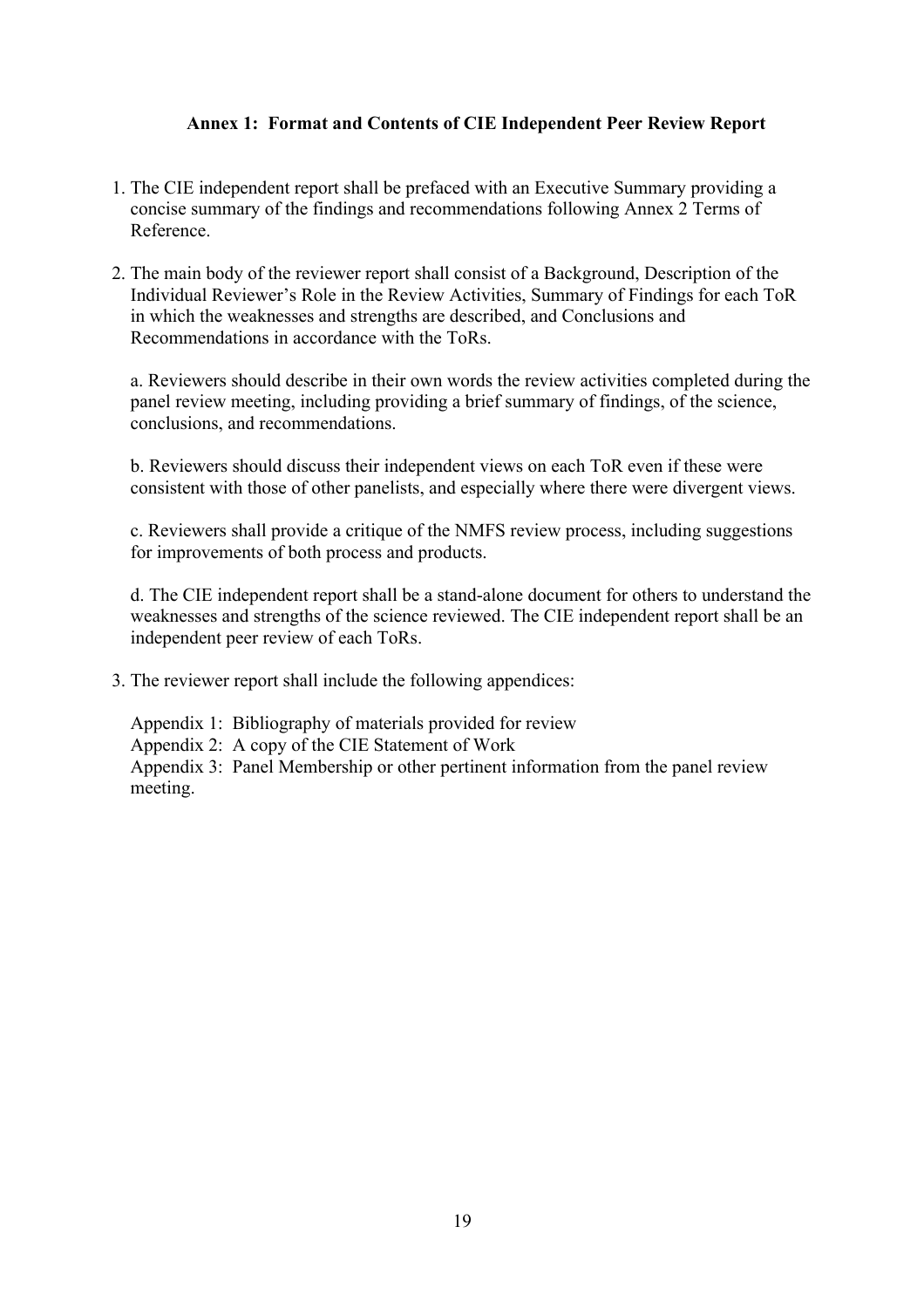#### **Annex 2: Terms of Reference for the Peer Review**

#### **Developing Integrated Assessments for Data-Poor Stocks**

1. Review the assessment methods used: determine if they are reliable, properly applied, and adequate and appropriate for the species, fisheries, and available data considering that the data itself have been accepted for management purposes.

2. Evaluate the implementation of the assessment methods: determine if data in its current form are properly used, if choice of input parameters seems reasonable, if models are appropriately specified and configured, assumptions are reasonable and reasonably satisfied, and primary sources of uncertainty accounted for.

3. Comment on the scientific soundness of the estimated population benchmarks and management parameters (e.g. stock status estimates, MSY-based reference points or their proxies) and their potential efficacy in addressing the management goals stated in the relevant FEP or other documents provided to the review panel.

4. Determine whether the results (such as MSY proxies, stock status) in their current form from the assessment methods can be used for management purposes without further analyses or changes considering that the data itself have been accepted for management purposes.

5. Suggest research priorities to improve our understanding of essential population and fishery dynamics necessary to formulate best management practices. Comment on alternative data sources and modeling.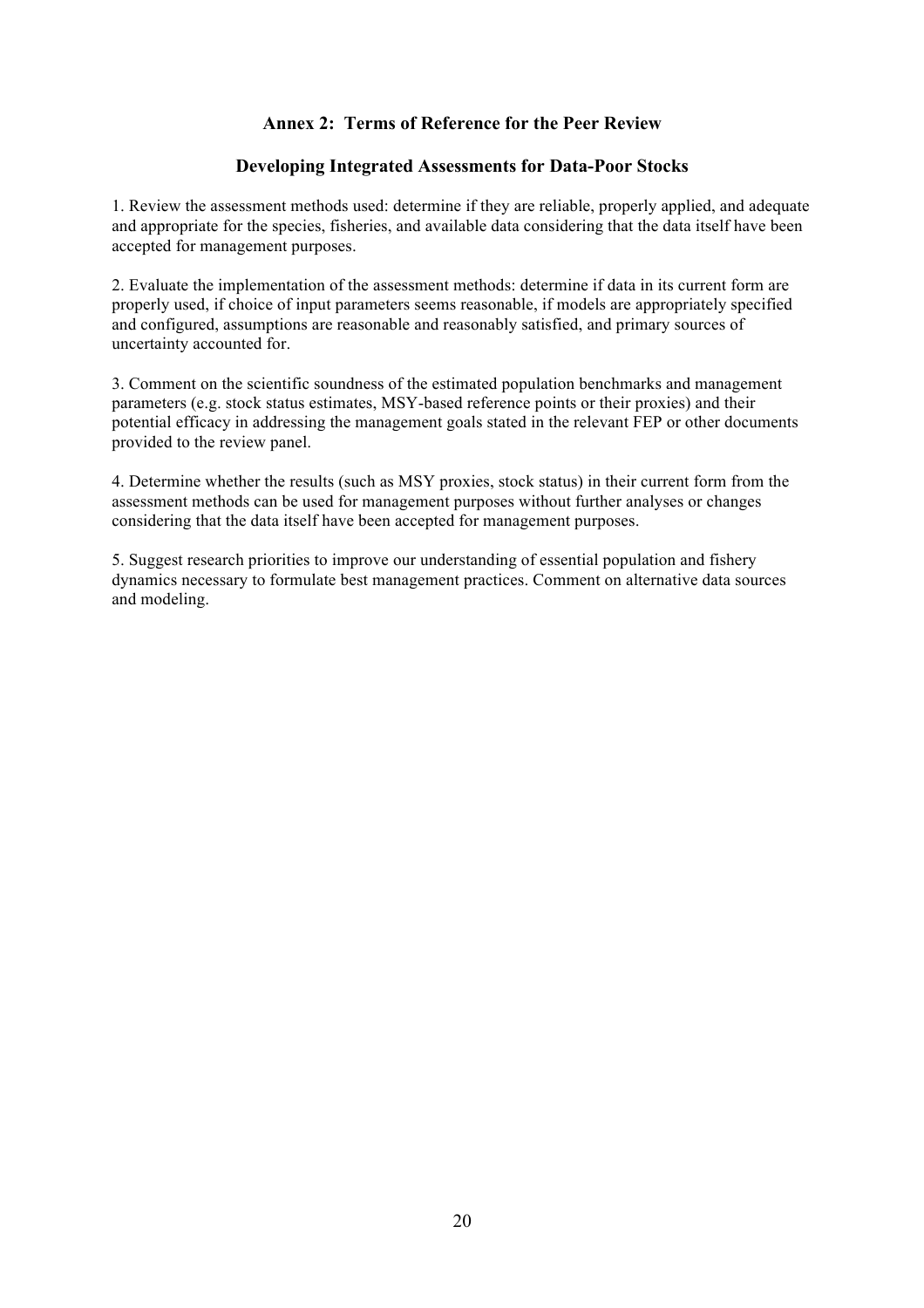#### **Annex 3: Tentative Agenda**

#### **Review of Modified Integrated Assessments (based on Catch-MSY model) for Data-Poor Stocks**

Honolulu, HI October 13-16, 2015 8:30 AM – 5:00 PM

#### Tuesday October 13

- 1. Introduction
- 2. Background information Objectives and Terms of Reference
- 3. Coral reef fisheries in the Pacific Islands Region

Operation (presented by PIFSC)

Management (Council and PIRO)

#### 4. Data

State of Hawaii commercial system

Coral Reef Ecosystem Division surveys

Biological data

Other data

5. Discussion

#### Wednesday October 14

6. Review of modified integrated Catch-MSY stock assessment

7. Discussion

Thursday October 15

8. Continue Assessment Review (1/2 day)

- 9. Discussion
- 10. Panel discussions (Closed)

#### Friday October 16

- 11. Panel Discussions (1/2 day)
- 12. Present Results (afternoon)
- 13. Adjourn